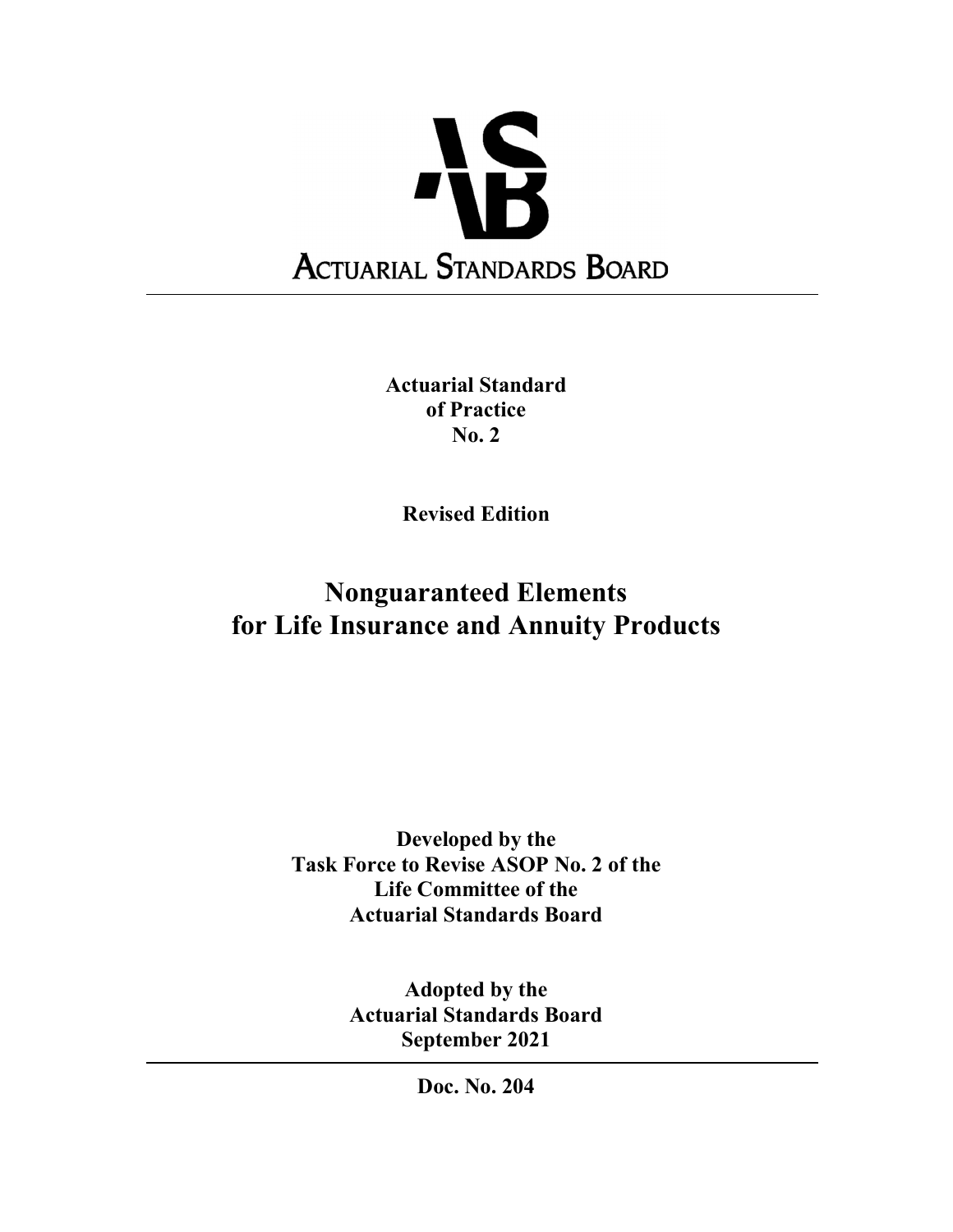# TABLE OF CONTENTS

Transmittal Memorandum iv

|     | <b>STANDARD OF PRACTICE</b>                                                |                              |
|-----|----------------------------------------------------------------------------|------------------------------|
| 1.1 | Section 1. Purpose, Scope, Cross References, and Effective Date<br>Purpose | $\mathbf{1}$<br>$\mathbf{1}$ |
|     | 1.2 Scope                                                                  | $\mathbf{1}$                 |
|     | 1.3 Cross References                                                       | $\frac{2}{2}$                |
|     | 1.4 Effective Date                                                         |                              |
|     | Section 2. Definitions                                                     |                              |
| 2.1 | <b>Anticipated Experience Factor</b>                                       |                              |
|     | 2.2 Determination Policy                                                   |                              |
|     | 2.3 Guaranteed Element                                                     |                              |
|     | 2.4 Nonguaranteed Element (NGE)                                            |                              |
|     | 2.5 NGE Framework                                                          |                              |
|     | 2.6 NGE Scale                                                              |                              |
|     | 2.7 Policy                                                                 |                              |
|     | 2.8 Policy Class                                                           |                              |
| 2.9 | <b>Profitability Metric</b>                                                |                              |
|     | Section 3. Analysis of Issues and Recommended Practices                    | $\mathfrak{Z}$               |
| 3.1 | <b>NGE Framework</b>                                                       | $\mathfrak{Z}$               |
| 3.2 | Providing Advice on the Actuarial Aspects of the Determination Policy      | $\overline{4}$               |
|     | 3.2.1 Providing Advice on Developing or Modifying the Determination Policy |                              |
|     | Providing Advice on Applying the Determination Policy<br>3.2.2             | $\frac{4}{5}$                |
| 3.3 | Establishment of or Changes to Policy Classes                              | $\sqrt{6}$                   |
|     | 3.3.1 For Future Sales of a New or Existing Product                        | 6                            |
|     | For In-Force Policies<br>3.3.2                                             | $\overline{7}$               |
| 3.4 | Determination Process for NGE Scales                                       | $\overline{7}$               |
|     | 3.4.1 Determination Process for Future Sales of a New or Existing Product  | $\,8\,$                      |
|     | Determination Process for In-Force Policies<br>3.4.2                       | 8                            |
|     | 3.4.2.1 Reviewing Prior Determinations                                     | 9                            |
|     | 3.4.2.2 Analyzing Experience                                               | 9                            |
|     | Considering Whether to Recommend a Revision to NGE Scales<br>3.4.2.3       | 9                            |
|     | 3.4.2.4<br>Determining the Revised NGE Scales                              | 10                           |
|     | <b>Additional Considerations</b><br>3.4.2.5                                | 11                           |
| 3.5 | NGEs Used in Illustrations Not Subject to ASOP No. 24                      | 11                           |
| 3.6 | Providing Opinions and Disclosures to Meet Regulatory Requirements         | 12                           |
| 3.7 | Reliance on Others for Data, Projections, and Supporting Analysis          | 12                           |
| 3.8 | Reliance on Assumptions or Methods Selected by Another Party               | 12                           |
| 3.9 | Reliance on Another Actuary                                                | 12                           |
|     | 3.10 Documentation                                                         | 13                           |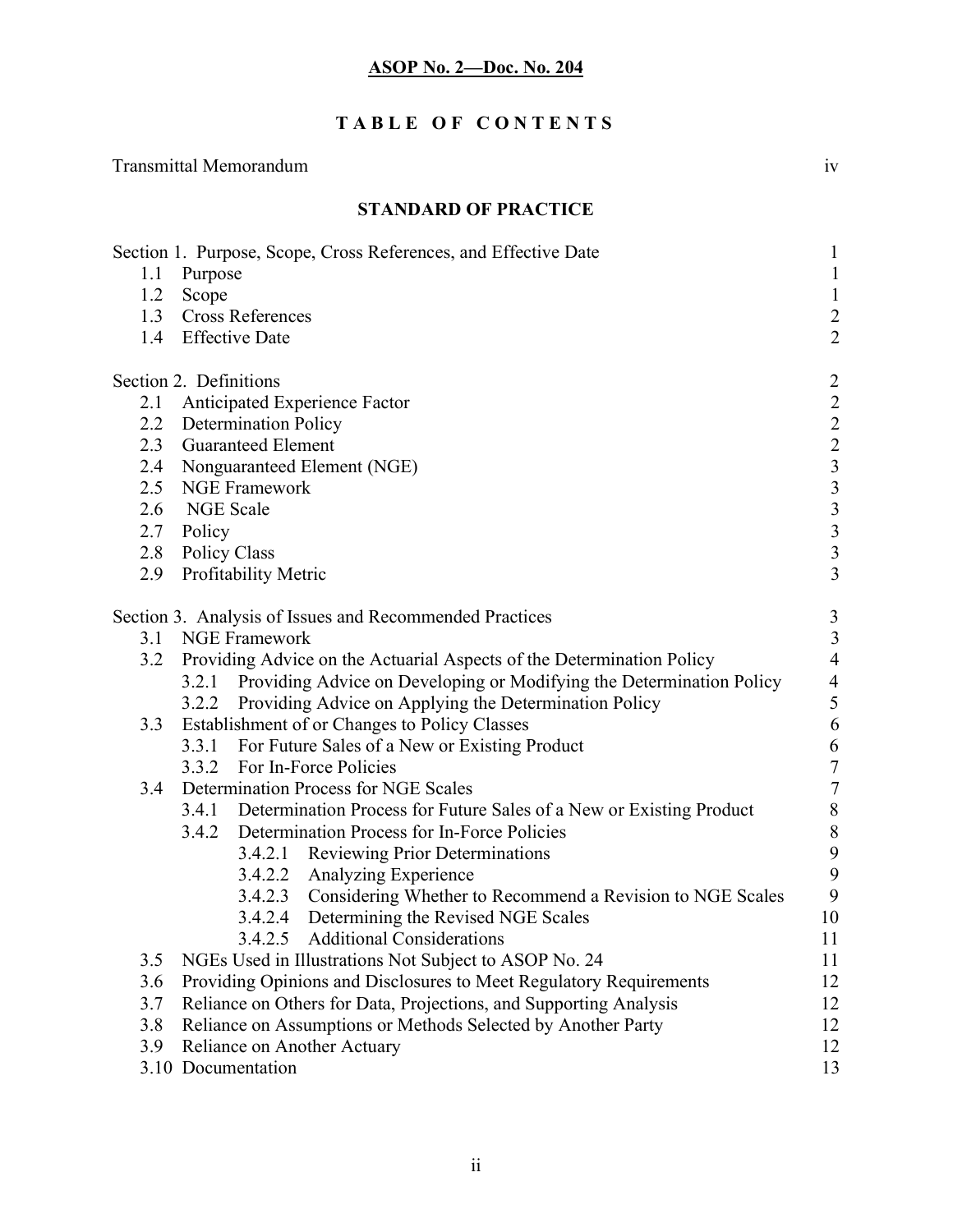| Section 4. Communications and Disclosures                      |    |
|----------------------------------------------------------------|----|
| Required Disclosures in an Actuarial Report<br>4.1             | 13 |
| 4.2 Additional Disclosures in an Actuarial Report              | 15 |
| <b>APPENDIXES</b>                                              |    |
| Appendix 1—Background and Current Practices                    | 16 |
| Background                                                     |    |
| <b>Current Practices</b>                                       |    |
| Appendix 2—Comments on the Second Exposure Draft and Responses |    |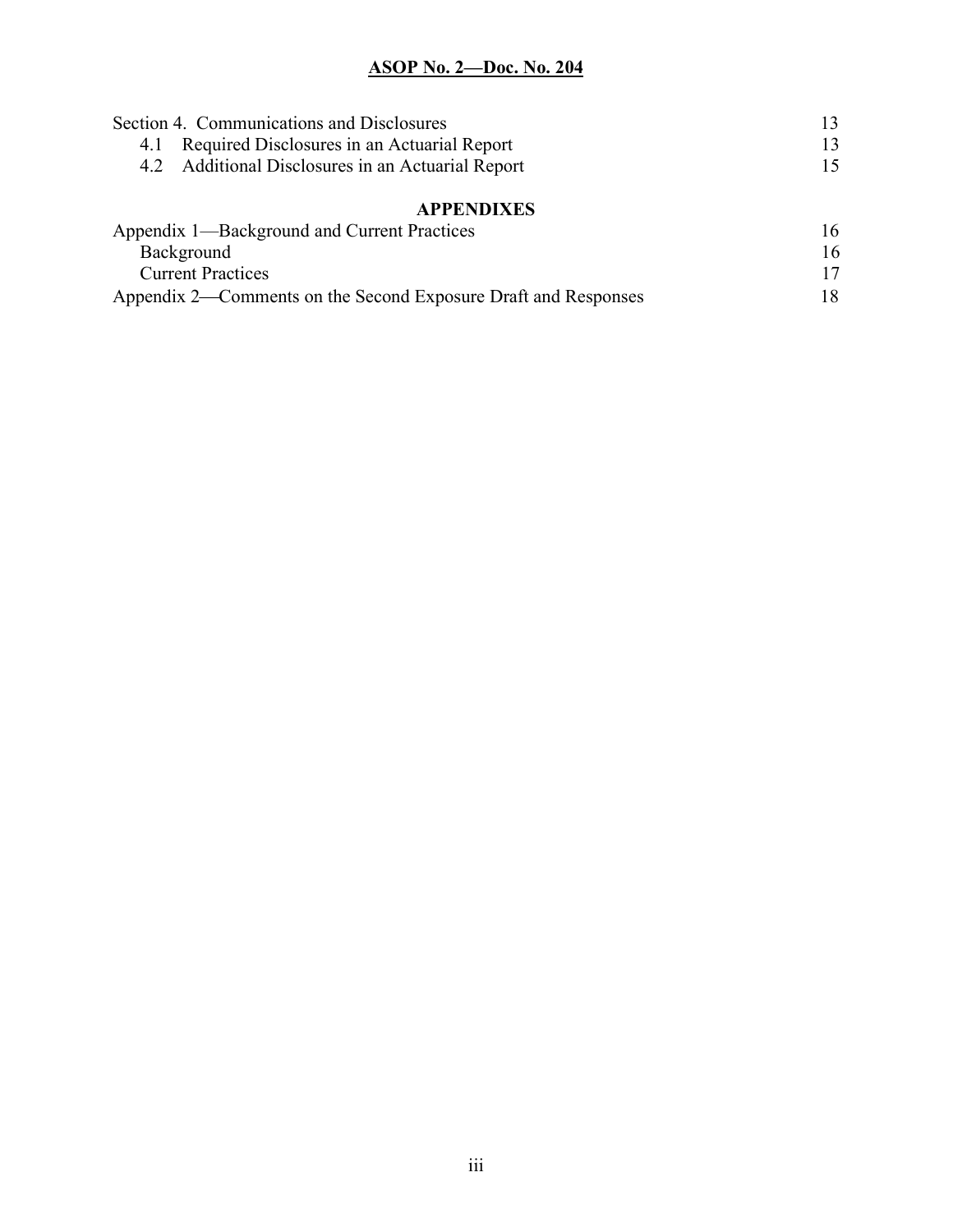September 2021

TO: Members of Actuarial Organizations Governed by the Standards of Practice of the Actuarial Standards Board and Other Persons Interested in Nonguaranteed Elements for Life Insurance and Annuity Products

FROM: Actuarial Standards Board (ASB)

SUBJ: Revision of Actuarial Standard of Practice (ASOP) No. 2

This document contains the revision of ASOP No. 2, now titled *Nonguaranteed Elements for Life* Insurance and Annuity Products.

## History of the Standard

In 1986, the Interim Actuarial Standards Board adopted the original version of ASOP No. 2, which was titled The Redetermination (or Initial Determination) of Non-Guaranteed Charges and/or Benefits for Life Insurance and Annuity Contracts. In 1990, the ASB adopted a reformatted version of ASOP No. 2. (Prior to 2013, ASOP No. 2 was numbered ASOP No. 1.)

In 1995, the ASB adopted ASOP No. 24, Compliance with the NAIC Life Insurance Illustrations Model Regulation, which was created in conjunction with the National Association of Insurance Commissioners' (NAIC) Life Insurance Illustrations Model Regulation (the Model). Not all illustrated life insurance and annuity policies are subject to the Model. The 2004 revision of ASOP No. 2 imposed new obligations on the actuary for policy illustrations not subject to the Model.

Since ASOP No. 2 was last updated in 2004, there has been increased attention to the practices insurers use to determine and manage NGEs within individual life insurance and annuity products. The ASOP is being updated to reflect current practices and provide additional guidance on the determination of NGEs. In developing this revision, the task force reviewed and incorporated concepts from documents that supported the development of the original version of this ASOP in 1986.

## First Exposure Draft

The first exposure draft was issued in March 2019 with a comment deadline of July 15, 2019. Sixteen comment letters were received and considered in making changes that were reflected in the second exposure draft.

## Second Exposure Draft

The second exposure draft was issued in July 2020 with a comment deadline of November 13, 2020. Seven comment letters were received and considered in making changes that are reflected in the final standard.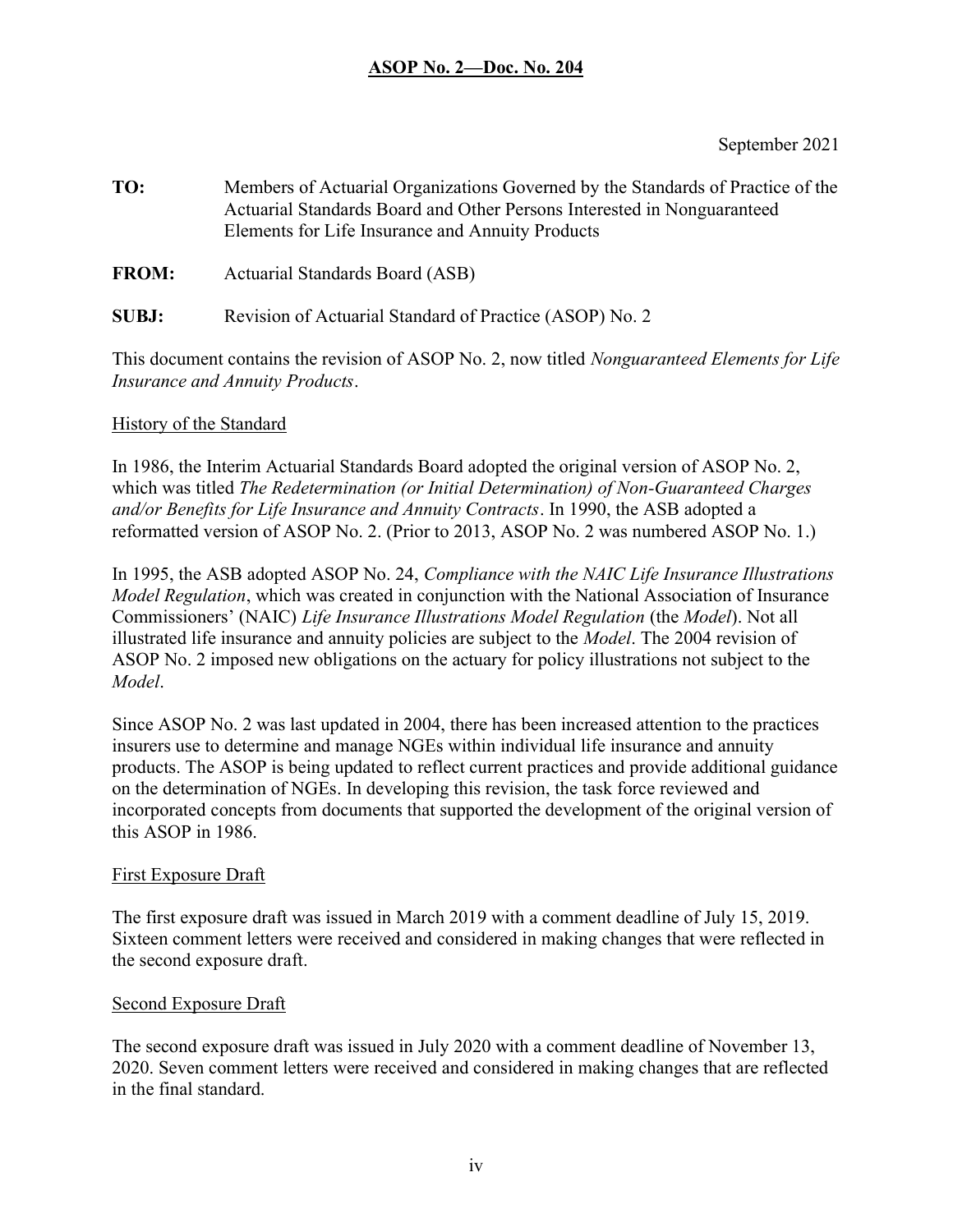For a summary of issues contained in these comment letters, please see appendix 2.

#### Notable Changes from the Second Exposure Draft

Notable changes made to the second exposure draft are summarized below. Additional changes were made to improve readability, clarity, or consistency.

- 1. Section 1.2 was clarified to specify that actuarial services with respect to in-force policies performed after the effective date of this standard are in scope.
- 2. In section 2.5, the definition of NGE framework was clarified.
- 3. In section 2.6, the definition of NGE scales was clarified to include NGE scales that may vary by one or more parameters or may not vary by any parameter, and additional examples were provided.
- 4. Section 3.1 was updated to eliminate duplication with the definition of NGE framework in section 2.5.
- 5. In section 3.3.1, language was clarified to recognize that policy classes could be defined at various levels and to include methodology reflecting policy duration, and an example was added.
- 6. In section 3.4, changes were made to clarify the guidance in instances when following the determination policy would be inconsistent with section 3.2 and to clarify the language to improve alignment with section 3.2.
- 7. The language in section 3.4.1(g) was clarified to reference the determination policy rather than section 3.4.2.4.
- 8. In section 3.4.2.4, changes were made to improve consistency with section 3.4.2.3 and to clarify reliance on prior analysis.
- 9. In section 3.4.2.5, language was added to address circumstances where the insurer allocates past losses or gains.
- 10. In section 3.5, the language was changed to be consistent with the language in the existing ASOP.
- 11. In section 4.1, disclosure 4.1(q) was added to reflect changes in section 3.4.2.5.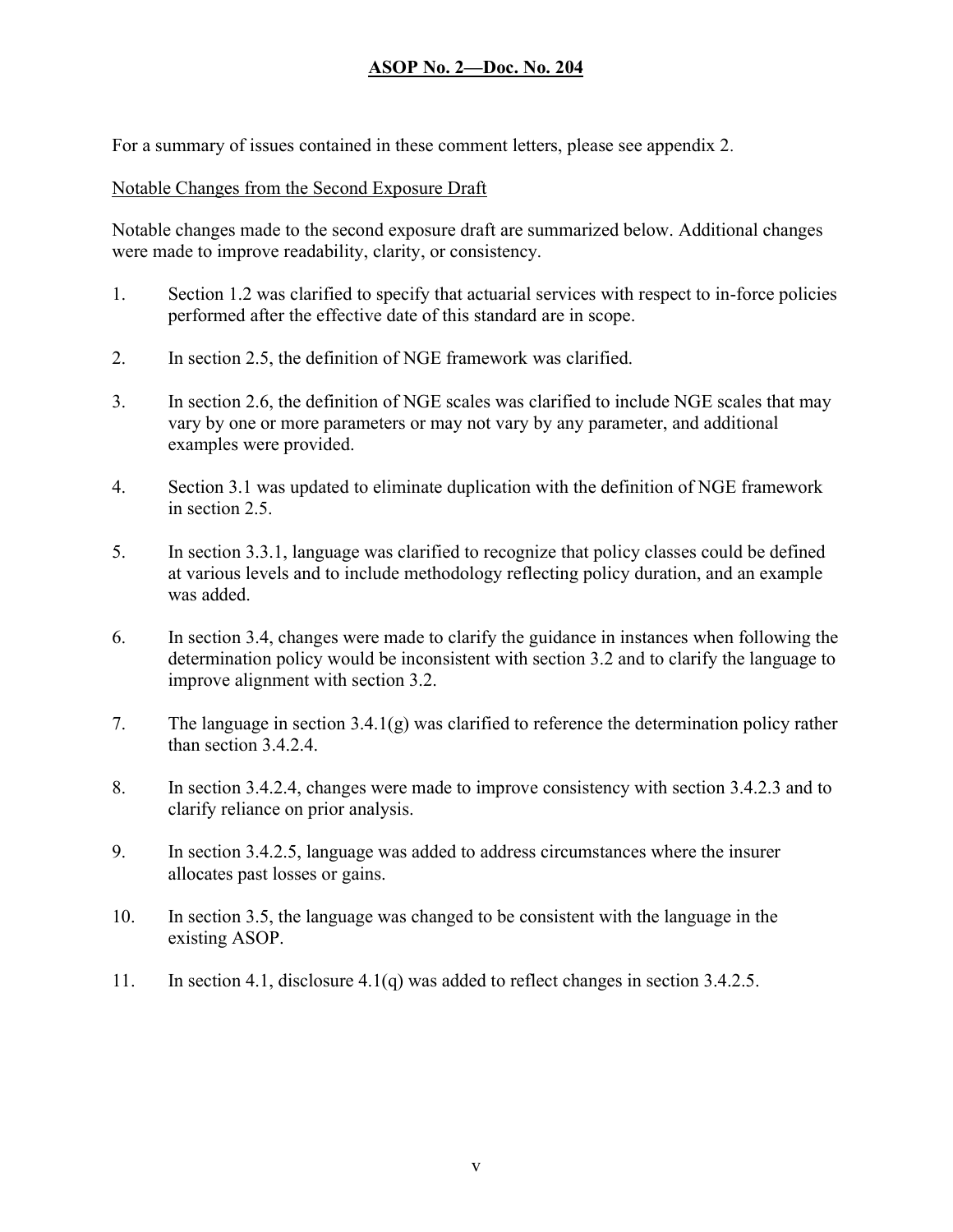## Notable Changes to the Existing ASOP

A cumulative summary of the notable changes from the existing ASOP are summarized below. Notable changes do not include additional changes made to improve readability, clarity, or consistency.

- 1. In section 1.2, the scope was clarified to exclude actuarial services with respect to the determination of any reinsurance contract elements the are not guaranteed.
- 2. In section 2, the definitions were expanded and clarified.
- 3. In sections 2.5 and 3.1, the concept of an insurer's NGE framework was defined and introduced.
- 4. In section 3.2, guidance was expanded for advising on the actuarial aspects of the determination policy, including advice that is consistent with the following:
	- a. NGE scales are determined with the expectation that they will be revised only if anticipated experience factors have changed since issue or, alternatively, since the previous revision; and
	- b. NGE scales are determined based on reasonable expectations of future experience and are not determined with the objective of recouping past losses or distributing past gains.
- 5. In section 3.3, guidance for establishing or making changes to policy classes was expanded.
- 6. In section 3.4, guidance for determining NGE scales was expanded to align with sections 3.2 and 3.3 and to include guidance on additional considerations that were not part of the previous determination of NGE scales.
- 7. In section 3.5, guidance for recommending NGE scales used in illustrations not subject to ASOP No. 24 was updated.
- 8. In section 3.6, guidance for providing opinions and disclosures to meet regulatory requirements was added.
- 9. In sections 3.7, 3.8, and 3.9, guidance for relying on data, projections, and supporting analysis supplied by others, relying on assumptions or methods selected by another party, and reliance on another actuary was added.
- 10. In section 3.10, documentation requirements were added.
- 11. In section 4, disclosure requirements were added, mostly to address expanded guidance throughout section 3.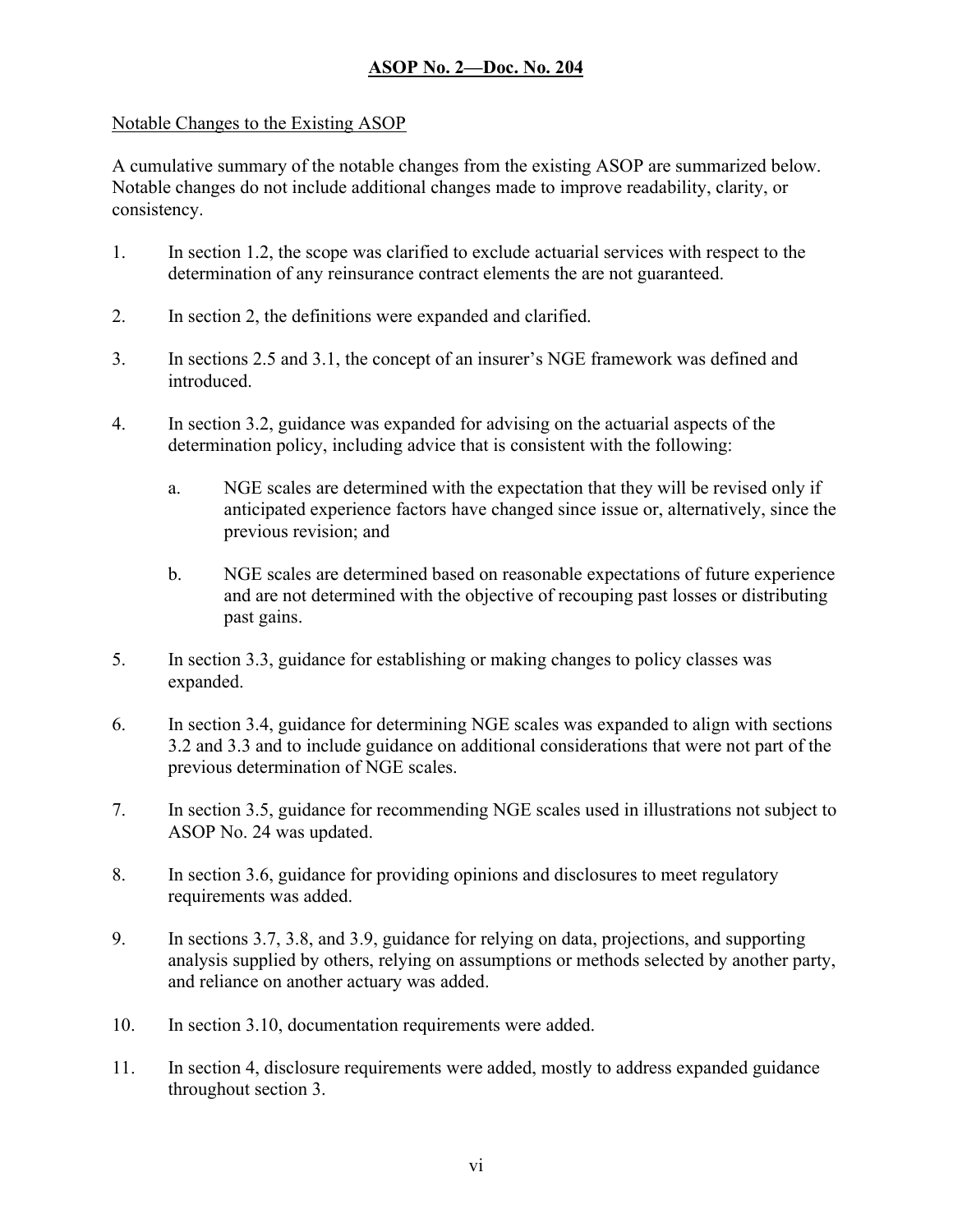The ASB thanks everyone who took the time to contribute comments and suggestions on the exposure drafts.

The ASB voted in September 2021 to adopt this standard.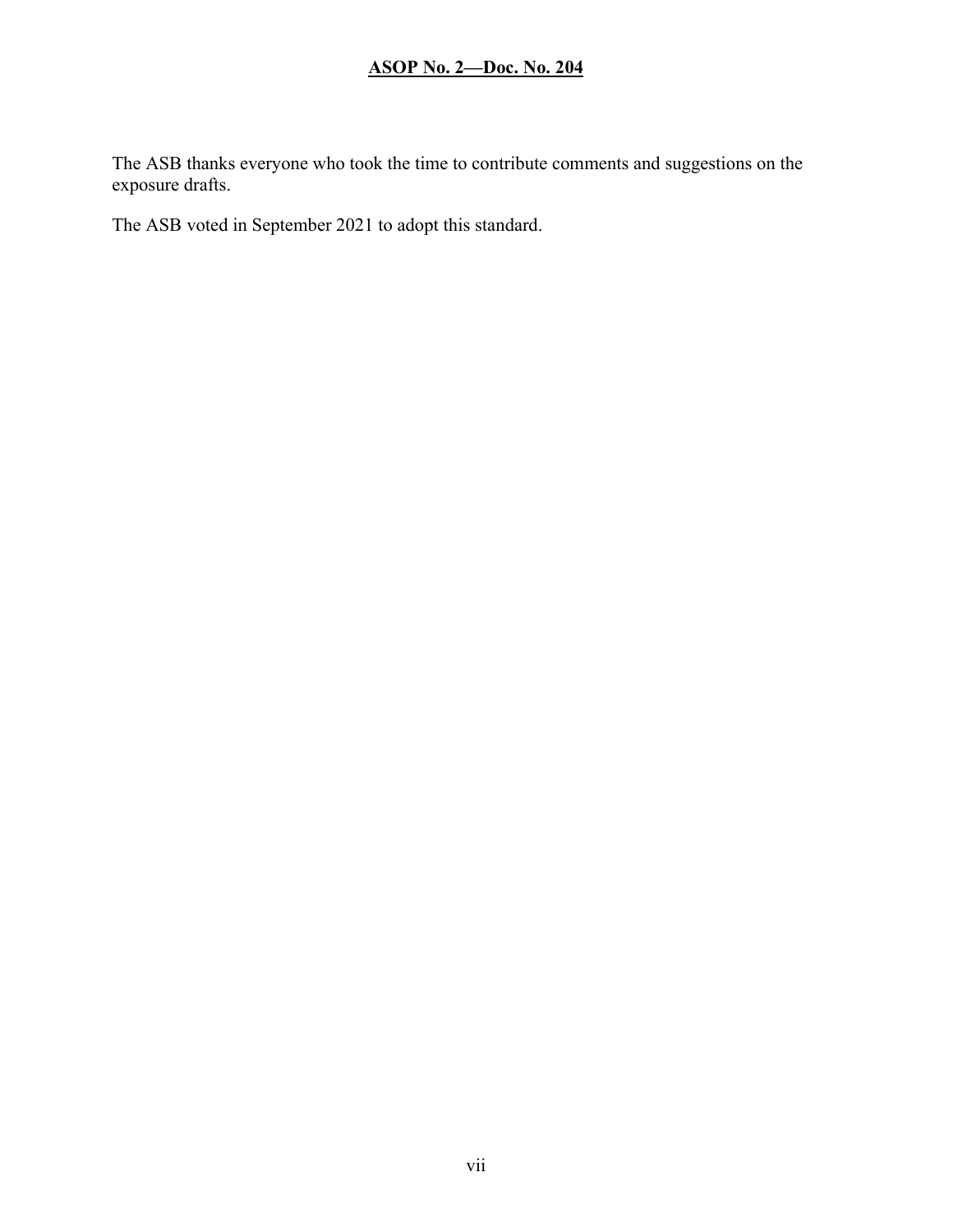Task Force to Revise ASOP No. 2

Gabriel R. Schiminovich, Chairperson David J. Hippen Linda D. Rodway Brian R. Lessing Lance E. Schulz Donna C. Megregian

Life Committee of the ASB

Linda M. Lankowski, Chairperson Janice A. Duff Gabriel R. Schiminovich Lisa S. Kuklinski Jeremy Starr Donna C. Megregian

Actuarial Standards Board

Darrell D. Knapp, Chairperson

Elizabeth K. Brill Cande J. Olsen Robert M. Damler Kathleen A. Riley David E. Neve Patrick B. Woods

Kevin M. Dyke Judy K. Stromback

The Actuarial Standards Board (ASB) sets standards for appropriate actuarial practice in the United States through the development and promulgation of Actuarial Standards of Practice (ASOPs). These ASOPs describe the procedures an actuary should follow when performing actuarial services and identify what the actuary should disclose when communicating the results of those services.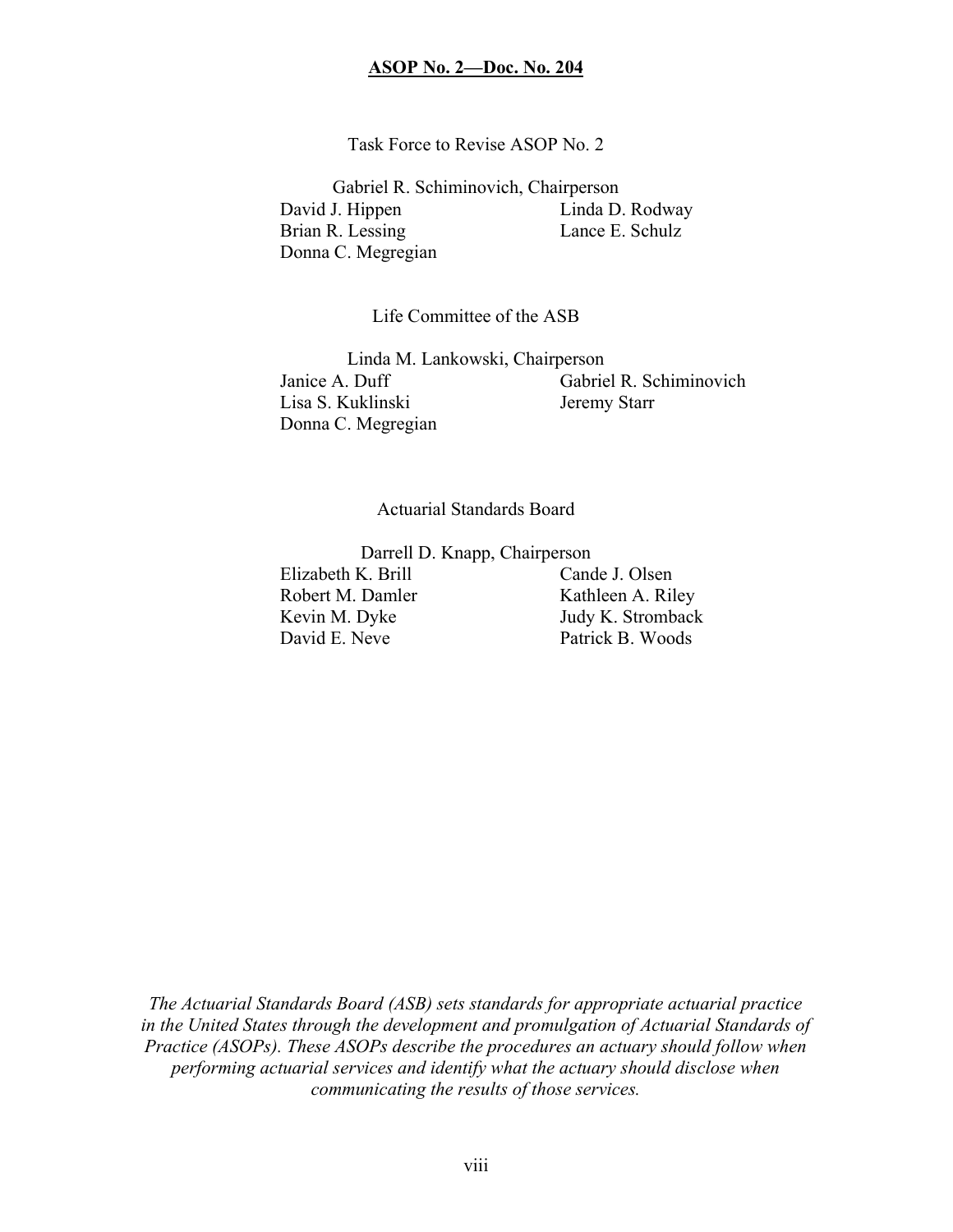## ACTUARIAL STANDARD OF PRACTICE NO. 2

#### NONGUARANTEED ELEMENTS FOR LIFE INSURANCE AND ANNUITY PRODUCTS

#### STANDARD OF PRACTICE

#### Section 1. Purpose, Scope, Cross References, and Effective Date

- 1.1 Purpose—This actuarial standard of practice (ASOP or standard) provides guidance to actuaries when performing actuarial services with respect to the determination of nonguaranteed elements (NGEs) for life insurance and annuity products, including riders attached to such products.
- 1.2 Scope—This standard applies to actuaries when performing actuarial services with respect to the determination and, if applicable, illustration of NGEs for life insurance and annuity policies written on individual policy forms where NGEs may vary at the discretion of the insurer, except as provided below. Actuarial services performed on or after the effective date of this standard also include determinations and illustrations for policies in force on the effective date of this standard.

Throughout this standard, the term "determination" includes both the initial determination at **policy** issue and subsequent determinations for in-force **policies**.

The standard also applies to actuaries when performing similar actuarial services for group master contracts with individual certificates where NGEs are determined in a similar manner to products written on individual life and annuity policy forms. Examples of products within the scope of this standard include universal life, indeterminate premium life, and deferred annuity products. Such products may be fixed, variable, or indexed.

Actuarial services for group products with NGEs that are not determined in a similar manner to those written on individual life and annuity **policy** forms are not in scope. Two examples are traditional group term life insurance and certain retirement funding products (for example, synthetic guaranteed interest contracts). To the extent that actuarial services for a product do not clearly fall into the scope, the actuary should use professional judgment to determine whether the services are in scope.

This standard does not apply to actuaries when performing actuarial services with respect to policyholder dividends, which are covered by ASOP No. 15, Dividends for Individual Participating Life Insurance, Annuities, and Disability Insurance. To the extent that a product involves both NGEs and policyholder dividends, this standard applies to actuaries when performing actuarial services with respect to NGEs, and ASOP No. 15 applies to actuaries when performing actuarial services with respect to policyholder dividends.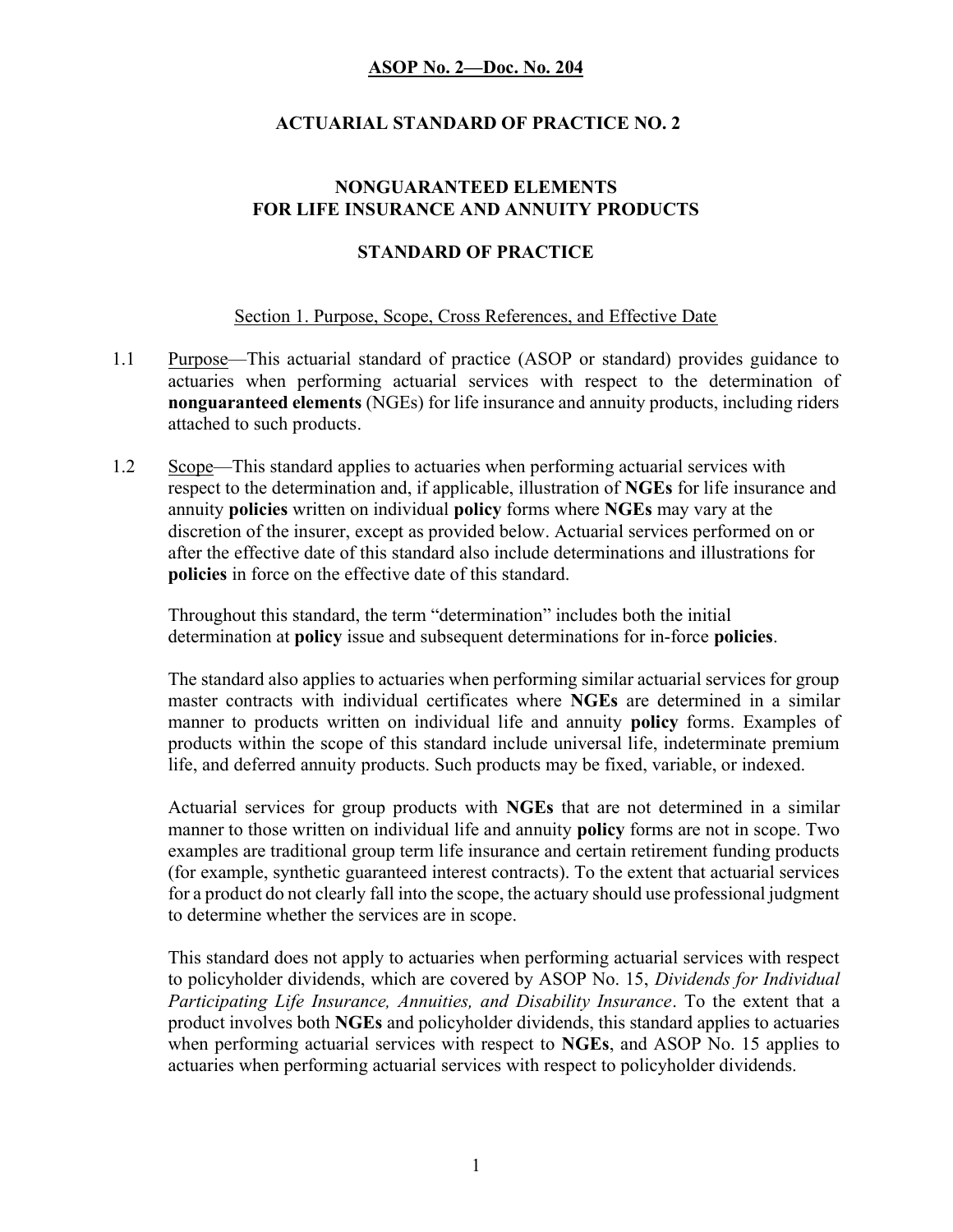This standard does not apply to actuaries when performing actuarial services with respect to the determination of any reinsurance contract elements that are not guaranteed in a reinsurance contract.

This standard does not apply to actuaries when performing actuarial services with respect to illustrations of NGEs subject to ASOP No. 24, Compliance with the NAIC Life Insurance Illustrations Model Regulation.

If the actuary departs from the guidance set forth in this standard in order to comply with law (statutes, regulations, and other legally binding authority), or for any other reason the actuary deems appropriate, the actuary should refer to section 4. If a conflict exists between this standard and applicable law, the actuary should comply with applicable law.

- 1.3 Cross References—When this standard refers to the provisions of other documents, the reference includes the referenced documents as they may be amended or restated in the future, and any successor to them, by whatever name called. If any amended or restated document differs materially from the originally referenced document, the actuary should consider the guidance in this standard to the extent it is applicable and appropriate.
- 1.4 Effective Date—This standard is effective for actuarial services performed on or after June 1, 2022.

## Section 2. Definitions

The terms below are defined for use in this actuarial standard of practice and appear in bold throughout the ASOP.

- 2.1 Anticipated Experience Factor—An assumption of future experience used in the determination of NGEs. Examples of anticipated experience factors include rates of investment income, mortality, morbidity, policy persistency, and expense.
- 2.2 Determination Policy—The insurer's principles or objectives for determining NGEs. For example, the determination policy could include the insurer's governing principles and requirements, profitability objectives, capital objectives, guidelines for drafting **policy** provisions related to NGEs, principles for addressing illustration requirements, and requirements for and frequency of reviews of NGEs on in-force products.
- 2.3 Guaranteed Element—A premium, value, charge, or benefit that limits an NGE. Guaranteed elements are specified in the policy. Examples of guaranteed elements include maximum premium charges, maximum expense charges, minimum credited interest rates, maximum cost of insurance charges, maximum gross premiums, minimum index parameters, maximum mortality and expense (M&E) risk charges, and maximum policy loan interest rates.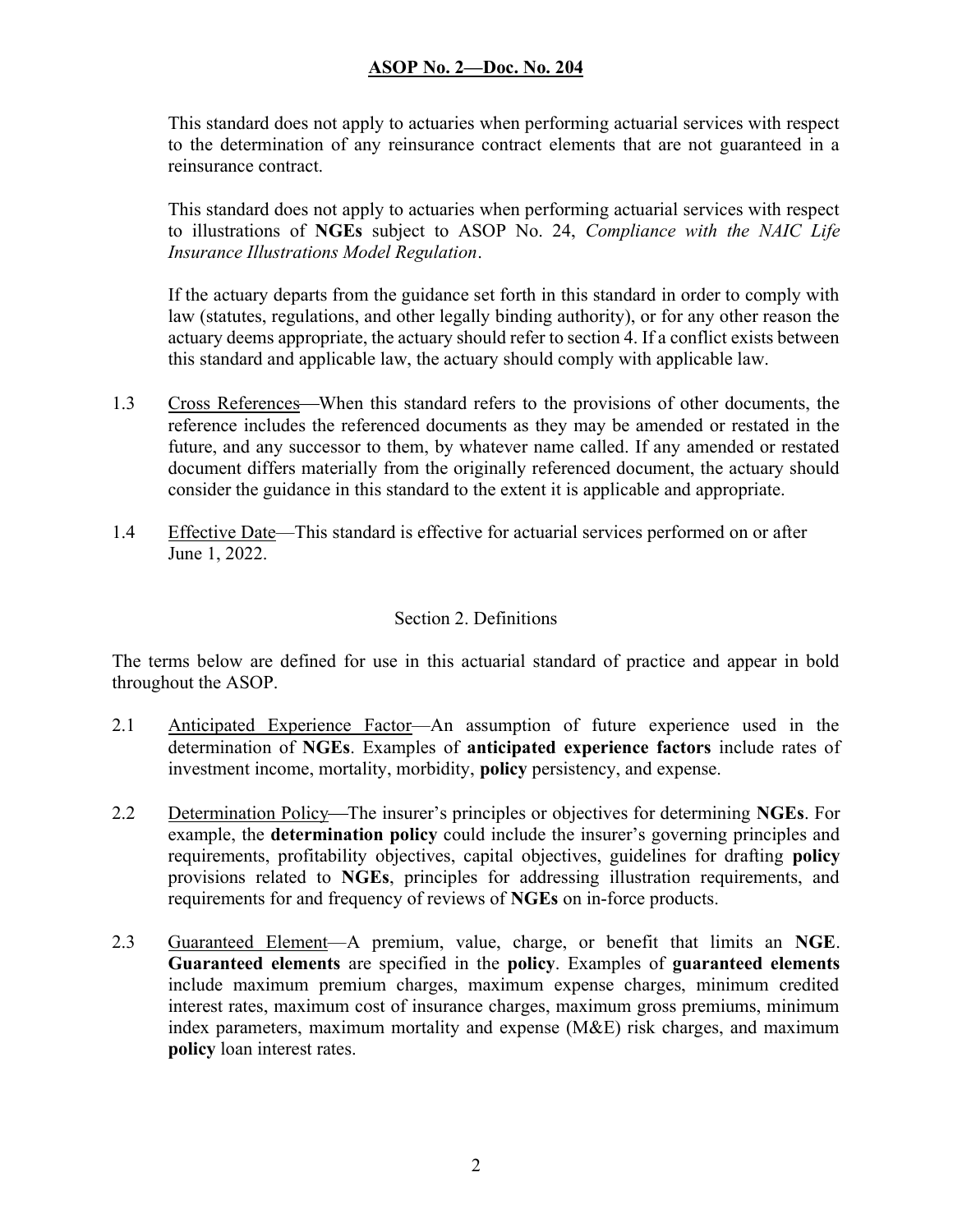- 2.4 Nonguaranteed Element (NGE)—Any premium, charge, or benefit within an insurance policy that 1) affects policy costs or values, 2) is not guaranteed in the policy, and 3) can be changed at the discretion of the insurer. An NGE may provide a more favorable value to the policyholder than a guaranteed element. For the purpose of this ASOP, an NGE reflects expectations of future experience as opposed to, for example, a dividend, which reflects participation in past experience. Examples of premiums, charges, or benefits that can be changed at the discretion of the insurer may include credited interest, cost of insurance (COI) charges, bonuses, indeterminate premiums, index parameters used to determine credited interest, and expense charges.
- 2.5 NGE Framework—The determination policy, methodology for establishing policy classes, and any additional practices, methods, and criteria used by the insurer to determine NGE scales that might not be part of the determination policy or methodology for establishing policy classes.
- 2.6 NGE Scale—For each NGE, a series of one or more rates or values as determined by the insurer at a point in time. The elements of an NGE scale may vary by one or more parameters or may not vary by any parameter. Examples include the following:
	- a. COI rates that could vary based on issue age, underwriting class, and duration;
	- b. an expense load that could vary by duration and be applicable over a limited number of policy years; and
	- c. an interest rate that does not vary by any parameter.
- 2.7 Policy—An individual life insurance **policy**, an individual annuity contract, or a group certificate that has NGEs that operate in substantially the same manner as NGEs in an individual life insurance **policy** or an individual annuity contract. A **policy** includes any attached rider or endorsement.
- 2.8 Policy Class—**Policies** that are grouped together for the purposes of determining an NGE.
- 2.9 Profitability Metric—A measurement used to assess a product's projected level of financial results.

#### Section 3. Analysis of Issues and Recommended Practices

3.1 NGE Framework—The actuary should understand the insurer's NGE framework in relation to the actuarial services requested. The actuary should understand how the NGE framework has been applied in the past in relation to the actuarial services requested, if available. The actuary should take into account the elements of the NGE framework that are relevant to the actuarial services requested. Examples of elements of the NGE framework include the following: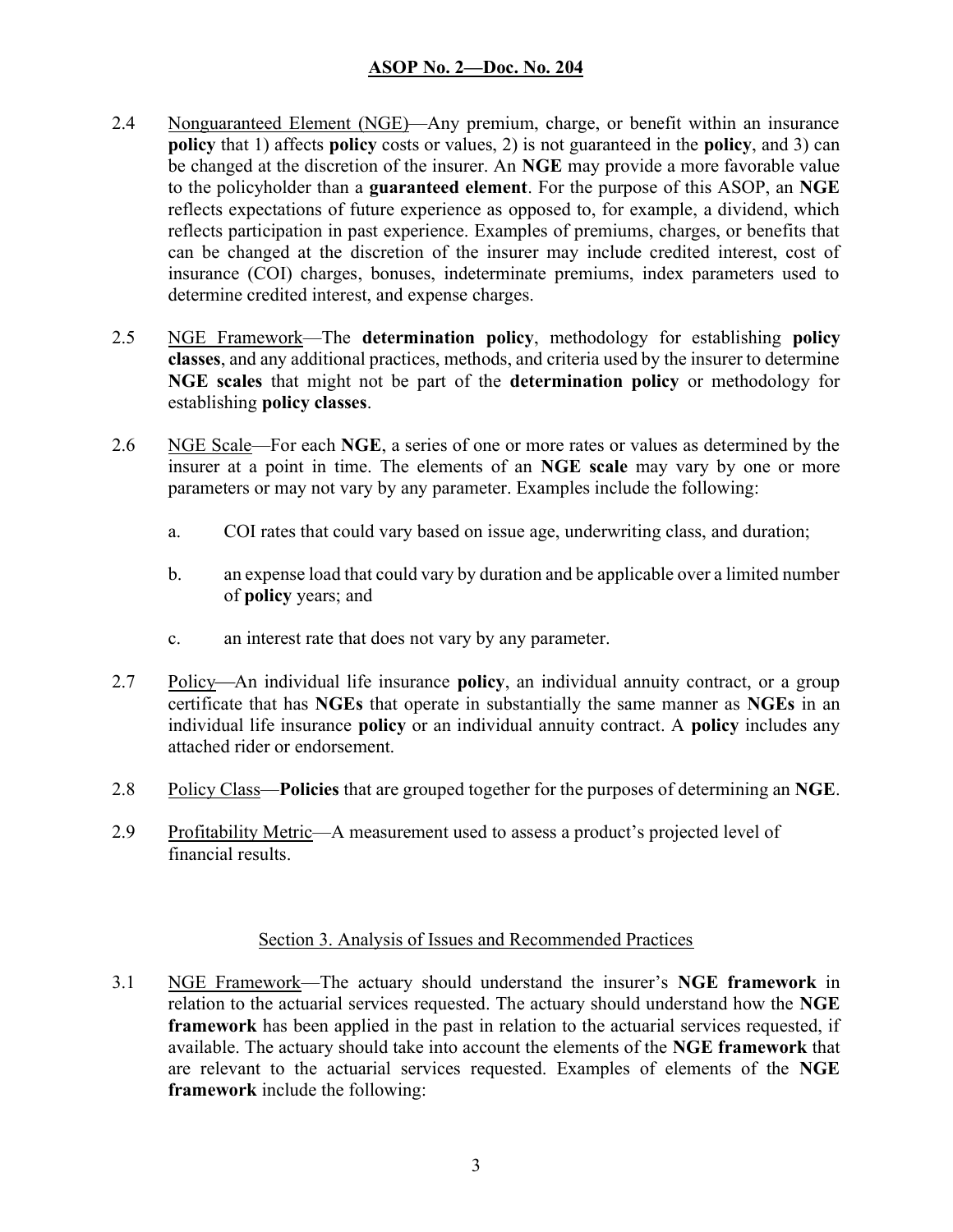- a. the methodology for evaluating experience and developing anticipated experience factors;
- b. the source or sources of data used in developing **anticipated experience factors**;
- c. the frequency of review of anticipated experience factors and policy classes;
- d. the methodologies for allocating expenses and investment income;
- e. the models or methods used;
- f. the marketing objectives, such as distribution channels, target markets, and competitive objectives;
- g. the objectives used in setting profitability metrics;
- h. the methodology for determining reserves and capital objectives; and
- i. the insurer's governance process, including the decision and approval process.

If the NGE framework is absent, or in the actuary's professional judgment, is incomplete or needs to be updated to reflect the current environment, the actuary should recommend that the NGE framework be created, completed, or updated.

3.2 Providing Advice on the Actuarial Aspects of the Determination Policy—The actuary may provide advice on 1) developing or modifying the determination policy, or 2) applying the determination policy.

When providing advice on the actuarial aspects of the **determination policy**, the actuary should provide advice consistent with the following:

- a. NGE scales are determined with the expectation that they will be revised only if anticipated experience factors have changed since issue, or alternatively, since the previous revision.
- b. NGE scales are determined based on reasonable expectations of future experience and are not determined with the objective of recouping past losses or distributing past gains.
- 3.2.1 Providing Advice on Developing or Modifying the Determination Policy—When advising an insurer on developing or modifying its determination policy, the actuary should take into account the following, if applicable:
	- a. the policy provisions and applicable law;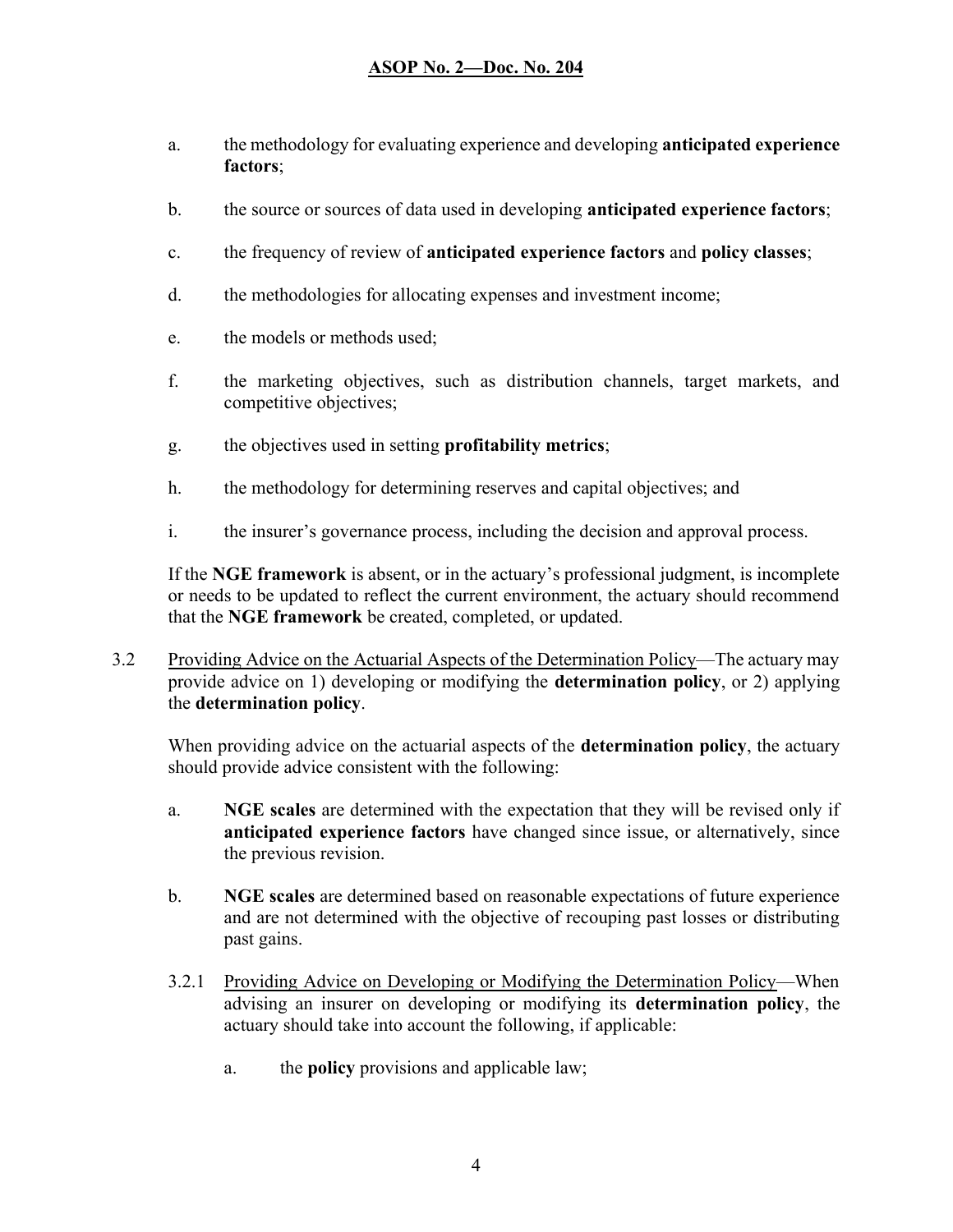- b. how anticipated experience factors reflect expectations of future experience;
- c. how the variability and credibility of each anticipated experience factor may impact the determination of the NGE scales;
- d. the insurer's reserve, profitability, capital, surplus, and marketing objectives;
- e. reinsurance and taxes; and
- f. periodic review of NGEs in in-force policies, such as the maximum time period between successive insurer reviews of NGEs.

The actuary may take into account other items relevant to the determination policy.

The actuary should document the sources of the determination policy used in developing the advice and how  $(a)$ – $(f)$  above and any additional relevant items were taken into account. For example, portions of the determination policy may be found in the insurer's governance processes, corporate policies, or operating practices.

- 3.2.2 Providing Advice on Applying the Determination Policy—When advising on applying the determination policy for determining initial NGE scales, evaluating whether to revise existing NGE scales, or revising existing NGE scales, the actuary should take into account the following, if applicable:
	- a. the need to make additional assumptions about how the determination policy applies to the assignment;
	- b. guaranteed elements, policyholder options including the likelihood of antiselection, and other relevant provisions of the policy;
	- c. impacts on or from reserve, profitability, capital, surplus, and marketing objectives, or changes in such objectives;
	- d. impact on or from reinsurance and taxation;
	- e. applicable law (including, for example, for variable products, any constraints or other requirements imposed by applicable securities law); and
	- f. resources available.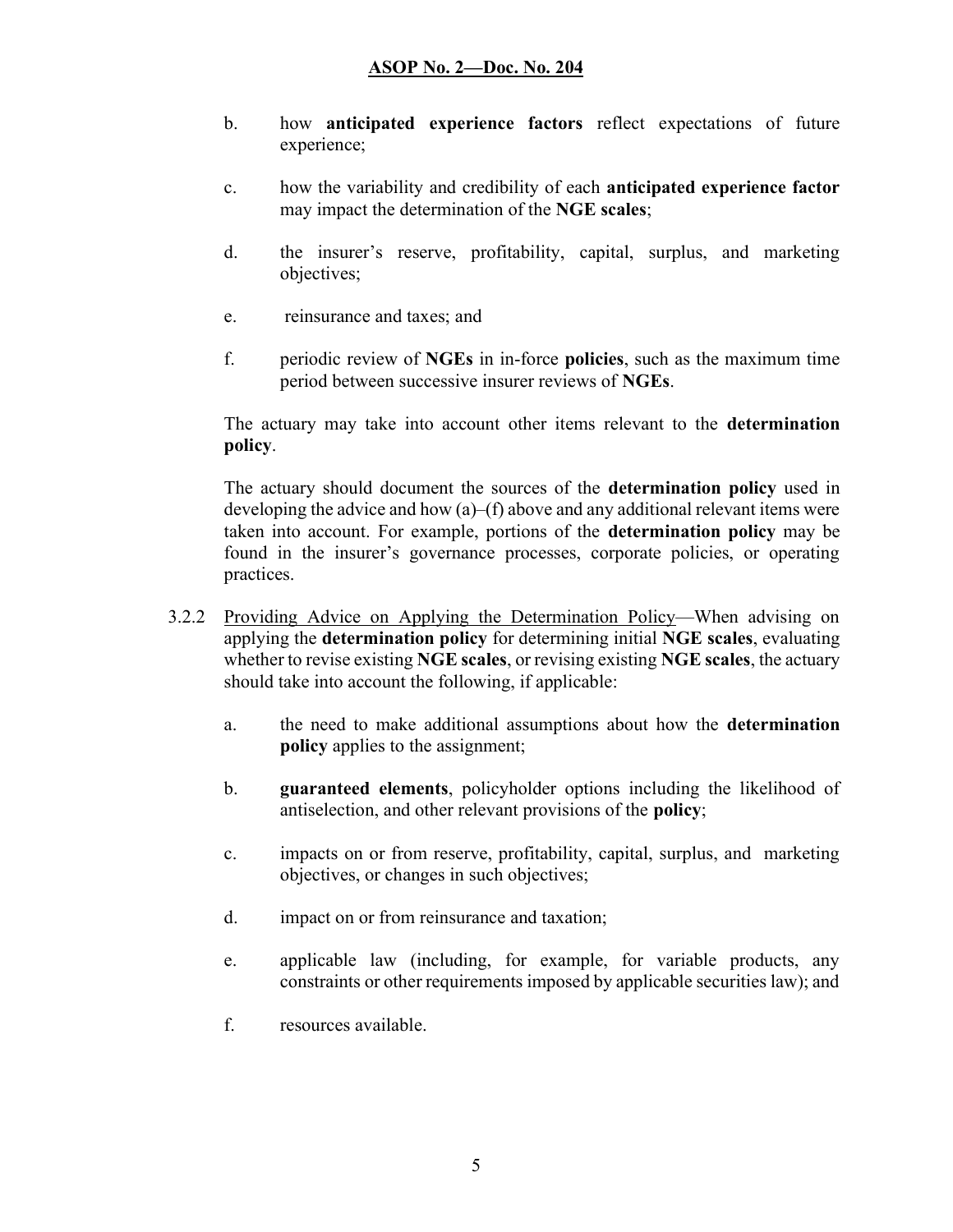If, in the actuary's professional judgment, the actuary believes that the determination policy may be inconsistent with the guidance in sections 3.2 and 3.2.1, the actuary should recommend that the determination policy be revised.

- 3.3 Establishment of or Changes to Policy Classes—When preparing for an assignment, the actuary should review the existing policy classes for the product or similar products within the insurer's NGE framework.
	- 3.3.1 For Future Sales of a New or Existing Product—If the policy classes for future sales have not been defined in the NGE framework, or if they have been defined, but in the actuary's professional judgment are incomplete, do not reflect changing circumstances (for example, new underwriting practices, or new profit or marketing objectives), or are inconsistent with the items below, the actuary should recommend the establishment of or changes to the policy classes that are
		- a. consistent with the guidance in ASOP No. 12, Risk Classification;
		- b. appropriate for each NGE (a particular policy may be assigned to one or more policy classes at issue based on anticipated experience factors and NGEs, for example, one policy class for credited interest and a different policy class for COI charges);
		- c. appropriately reflective of differences within anticipated experience factors (for example, smoker versus nonsmoker mortality);
		- d. refined appropriately to mitigate antiselection; and
		- e. not expected to be redefined after issue.

Policy classes may be defined by grouping policies at various levels, for example, at a product level, across multiple products, or within a product or products.

The actuary may recommend **policy classes** that use different grouping methodologies based on policy duration. For example, a policy class may be defined in terms of a select and ultimate mortality method, or a policy class may be defined in terms of an investment year interest crediting method that uses a new money method in the early durations and a portfolio method in the later durations.

When recommending **policy classes** for future sales, the actuary should take into account the policy provisions, the structure of guaranteed elements and NGEs, the date on which the recommended policy classes would take effect (for example, policies issued before or after a particular date could be in different policy classes), and the underwriting characteristics and marketing objectives for the product. The actuary may also take into account any additional relevant factors.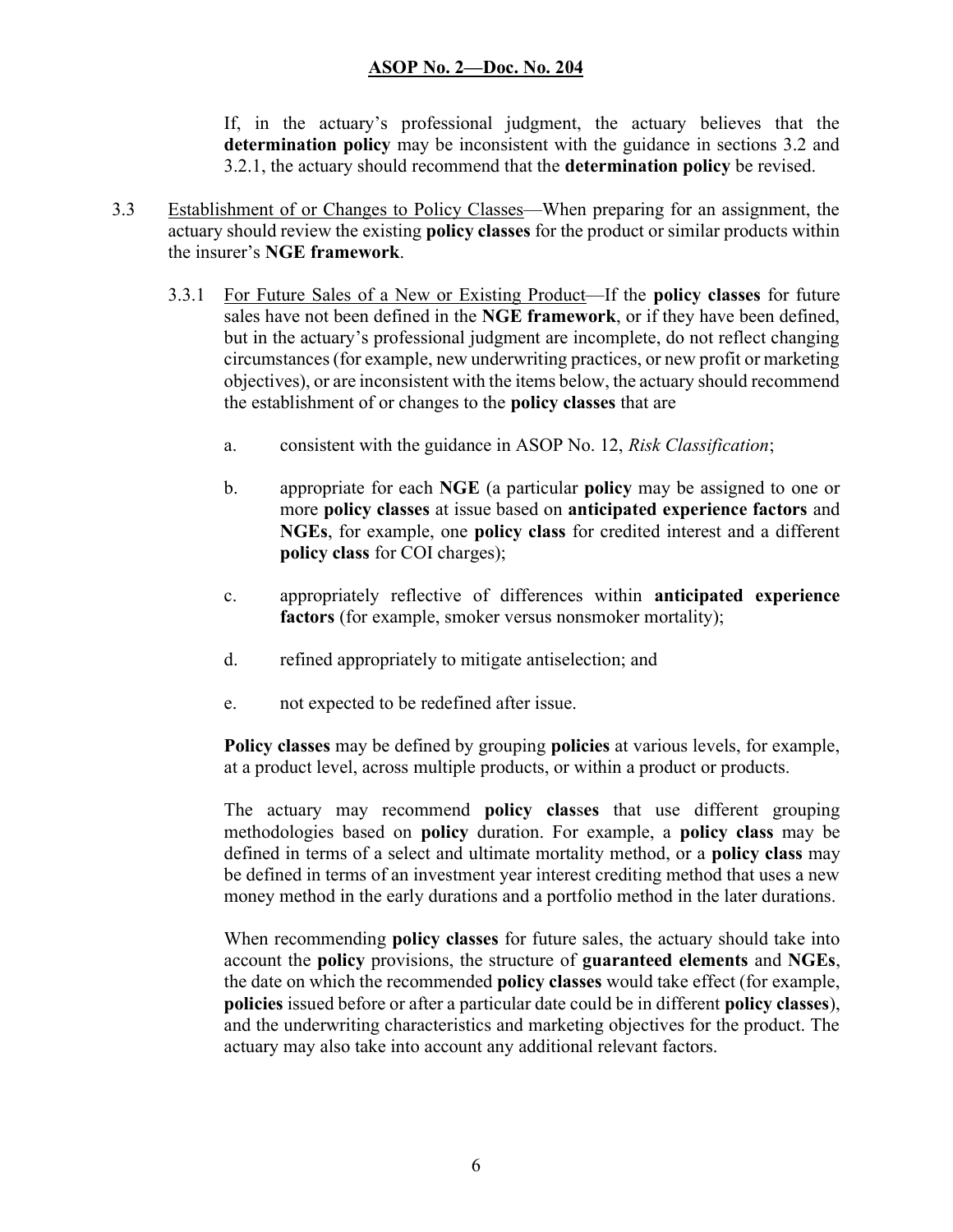3.3.2 For In-Force Policies—The actuary should recommend that in-force policies remain assigned to their policy classes, unless there is new information that is material to the anticipated experience factors and supports reassigning the policies to different policy classes. For example, a change in one state's premium tax that affects some **policies** within a **policy class** differently than it affects others could justify reassigning such policies to a different policy class.

In addition, the actuary may recommend combining or redefining policy classes if, in the actuary's professional judgment, such combinations or redefinitions would be appropriate. For example, if the experience for a policy class is not credible, the policy class could be combined with other policy classes for the purposes of determining anticipated experience factors.

When recommending a change in the assignment of **policies** to **policy classes**, or combining or redefining **policy classes**, the actuary should follow the guidance in section 3.3.1.

- 3.4 Determination Process for NGE Scales—When determining NGE scales for future sales of a new or existing product and for in-force policies in accordance with the NGE framework, the actuary should take into account the determination policy and the following:
	- a. the appropriateness of the models, methods, and profitability metrics;
	- b. how the anticipated experience factors relate to NGE scales;
	- c. the consistency of **NGE** scales with policy provisions;
	- d. any limits on NGE scales due to regulatory constraints;
	- e. any limits on NGE scales due to guaranteed elements; and
	- f. the impact on or from reserve, profitability, capital, surplus, and marketing objectives.

The actuary may take into account practical constraints and any other relevant circumstances.

The actuary may use approximation methods, such as smoothing and interpolation, when determining NGE scales.

If, in the actuary's professional judgment, the actuary believes that following the determination policy when determining NGE scales would be inconsistent with the guidance in section 3.2, the actuary should consider discussing these inconsistencies with the insurer. The actuary should document any unresolved inconsistencies and should consider providing advice consistent with section 3.2.2.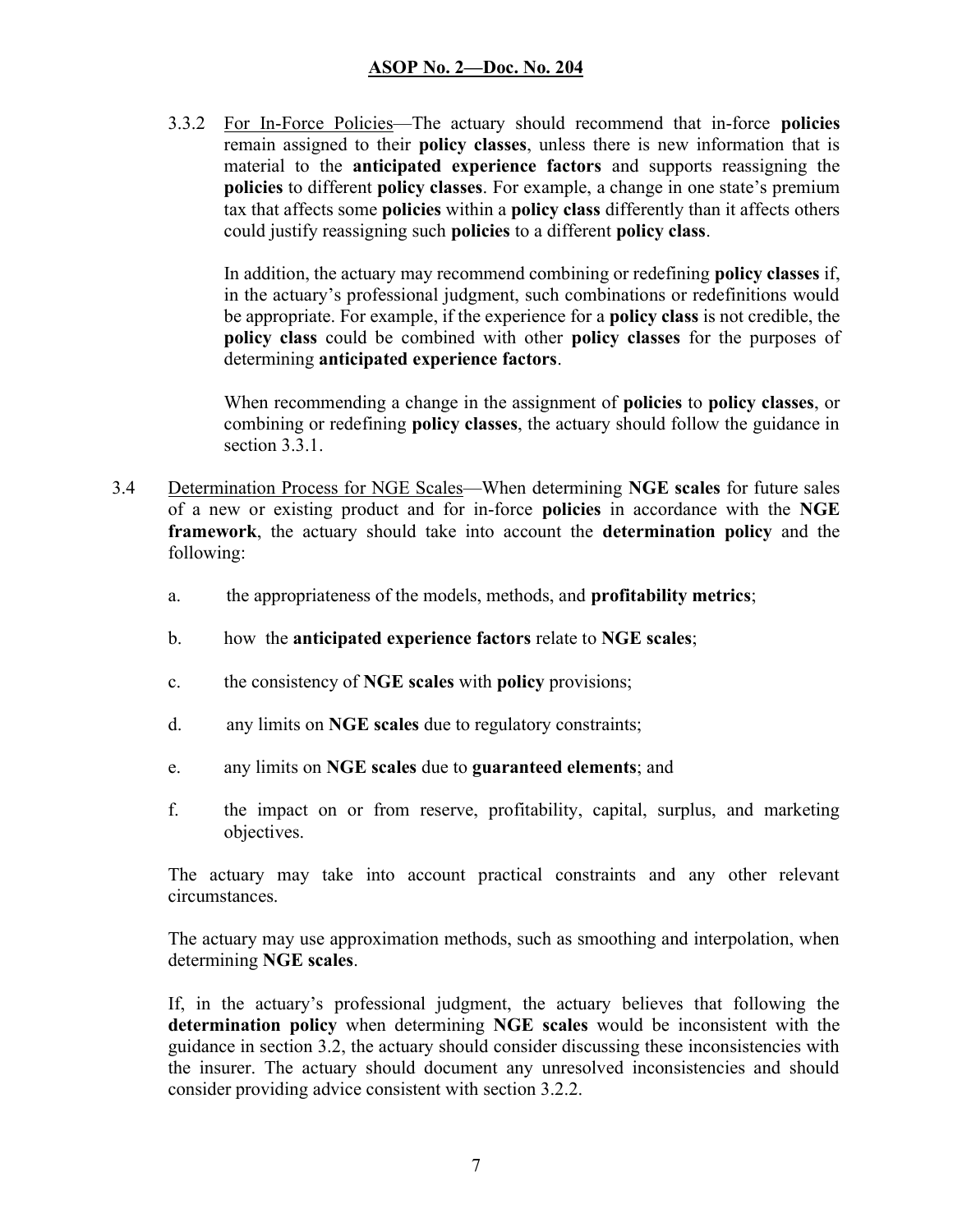- 3.4.1 Determination Process for Future Sales of a New or Existing Product—When determining NGE scales for future sales of a new or existing product, the actuary should take into account the following:
	- a. how anticipated experience factors were developed and whether they reflect the product's features, intended markets, distribution methods, underwriting procedures, and policy classes (see section 3.3.1);
	- b. how NGE scales are structured to cover costs under the product design, as well as the potential impact on profitability if policyholder behavior varies from expectations;
	- c. that NGE scales are determined with the expectation that they will not be revised unless the anticipated experience factors change;
	- d. whether the NGE scales are consistent with the language of the policy;
	- e. projected profitability;
	- f. constraints on the ability to revise NGE scales to reflect future changes in anticipated experience factors (for example, guaranteed elements, contractual limitations, development and implementation cost, systems constraints); and
	- g. how elements of the determination policy affect the ability to revise NGE scales after issue.

The actuary may use prior analysis in the determination of the NGE scales, if appropriate. For example, changes in credited interest may be based on a previously established interest rate spread.

The actuary should document the NGE determination process and results, including how items  $(a)$ – $(g)$  and any prior analysis were taken into account.

The actuary should consider conducting sensitivity analyses to evaluate the impact of future deviations from the anticipated experience. The actuary should consider recommending how often such anticipated experience factors be reviewed.

3.4.2 Determination Process for In-Force Policies—The determination process for inforce policies consists of reviewing prior determinations, analyzing emerging experience relative to anticipated experience factors, considering whether to recommend a revision in the NGE scales, and, if a revision is to be made, determining the revised NGE scales.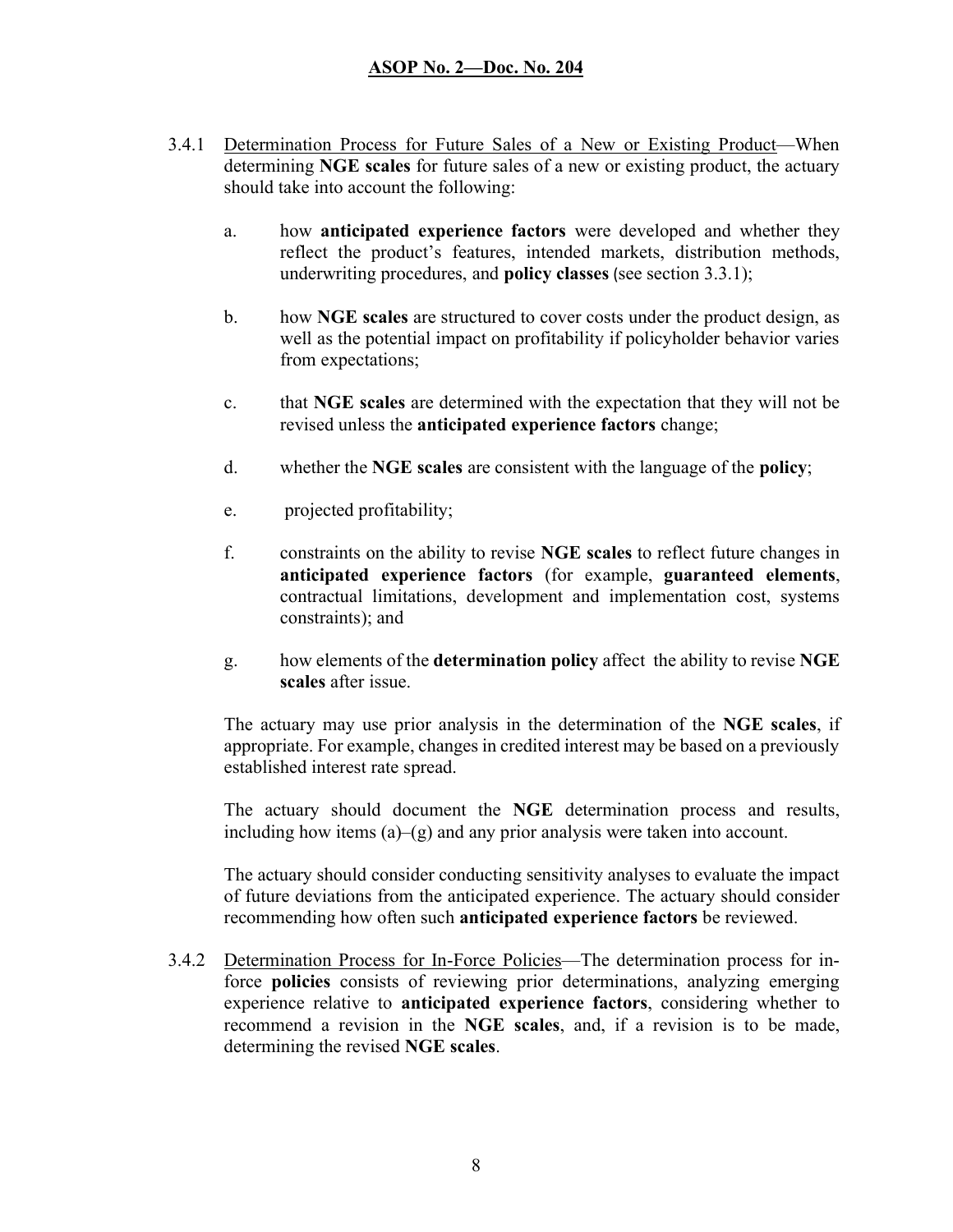3.4.2.1 Reviewing Prior Determinations—The actuary should review prior determinations, including the original determination in effect at the time of policy issue. This may include information such as previous anticipated experience factors, profitability metrics, pattern of profits, NGE scales, and other assumptions.

> If the information related to prior determinations is not available or incomplete, the actuary should reconstruct prior determinations to the extent practicable and necessary for the determination process, and document the methods and assumptions used. If reconstructing the prior determinations is not practicable due to incomplete information or other limitations, the actuary should select and document a reasonable approach to gain an understanding of the prior determination.

- 3.4.2.2 Analyzing Experience—When analyzing how experience is emerging relative to anticipated experience factors, the actuary should take into account the following, if applicable:
	- a. the time elapsed since the last analysis of experience;
	- b. the credibility of experience;
	- c. the size of the relevant group of policies or policy classes, such as number of policies, premium volume, insurance amount, or account value;
	- d. the materiality of any change in the experience relative to the existing anticipated experience factors;
	- e. whether existing anticipated experience factors, including any projected trends, are supported by actual experience; and
	- f. whether profitability was particularly sensitive to changes in any anticipated experience factors, as disclosed in previous actuarial reports.

The actuary should recommend that the anticipated experience factors be updated, if warranted by the results of the analysis.

The actuary should document how  $(a)$ – $(f)$  above and any additional relevant items were taken into account.

3.4.2.3 Considering Whether to Recommend a Revision to NGE Scales—When considering whether to recommend a revision to NGE scales, the actuary should take into account the following, if applicable: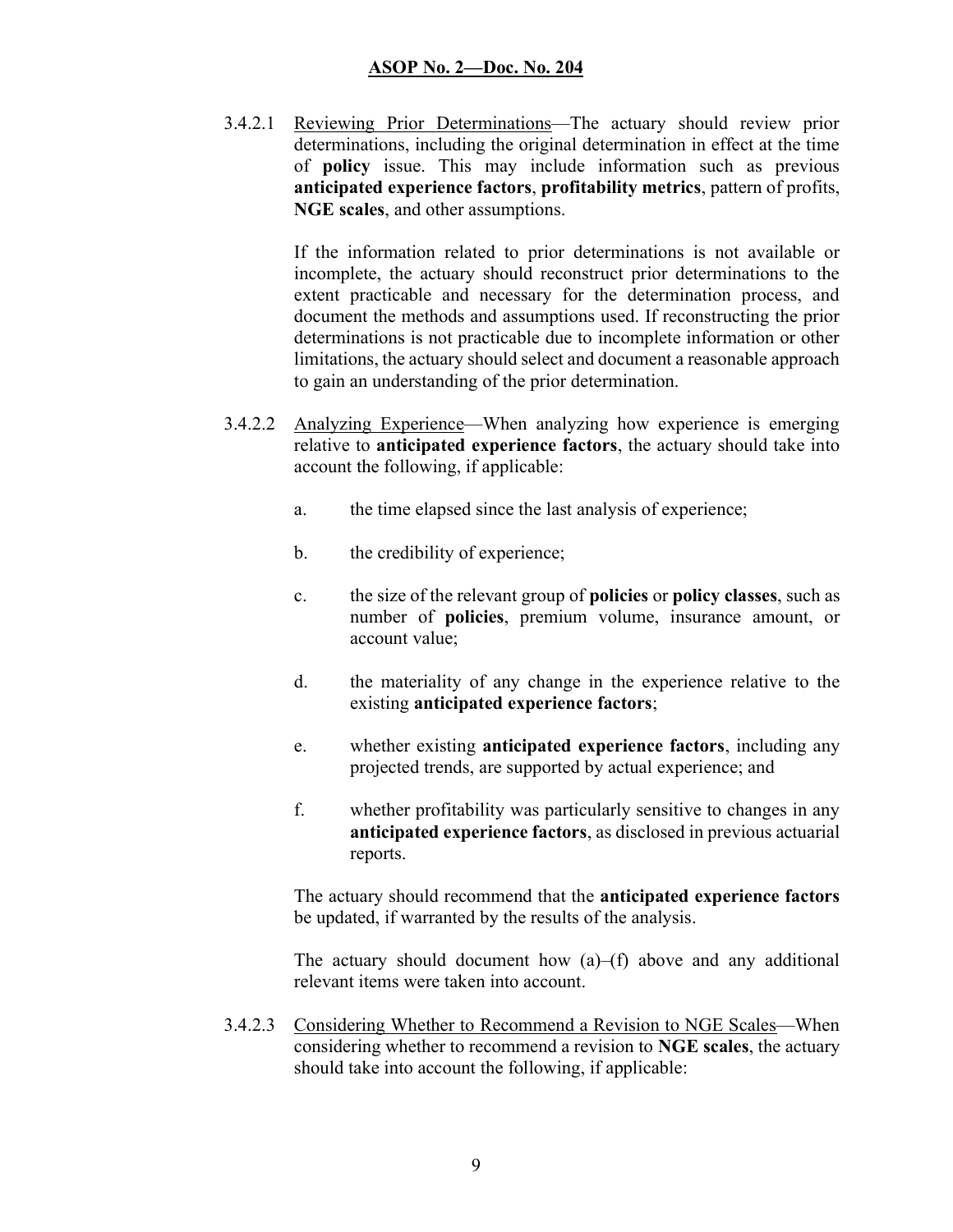- a. time elapsed since NGE scales were last reviewed;
- b. the anticipated experience factors that are used for revising NGE scales under the terms of the policy and applicable law;
- c. deviations in emerging experience from what was assumed in the prior determination of NGE scales;
- d. how any recommended revision could affect reserves, capital, reinsurance, and taxation;
- e. the appropriateness of the profitability metrics and objectives. For example, an internal rate of return metric may have been used at policy issue, but a different metric may be appropriate when applied to in-force policies;
- f. the change in the prospective profitability due to the change in anticipated experience factors and any additional factors for which a change may be reflected in the determination of NGEs under section 3.2(b), the terms of the policy, and applicable law;
- g. the complexity of the analysis needed. For example, when changing credited interest rates, the actuary may limit the analysis to changes in investment income, while other changes, such as COIs, may require more complex analysis and modeling, which could reflect multiple anticipated experience factors and require consideration of other NGEs;
- h. whether other analyses, such as sensitivity analysis, are needed;
- i. costs, practical implementation difficulties, and materiality of making revisions to the NGE scale; and
- j. potential impacts on the policyholder (for example, policyholder behavior or policyholder equity) or the insurer of revising or not revising NGE scales to reflect changes in anticipated experience factors.

The actuary should document the results of the analysis, including how (a)-(j) above and any additional relevant items were taken into account, whether the actuary recommends a revision or not.

3.4.2.4 Determining the Revised NGE Scales—When determining revised NGE scales, the actuary should take into account the provisions of section  $3.4.1(a)-(g)$  and should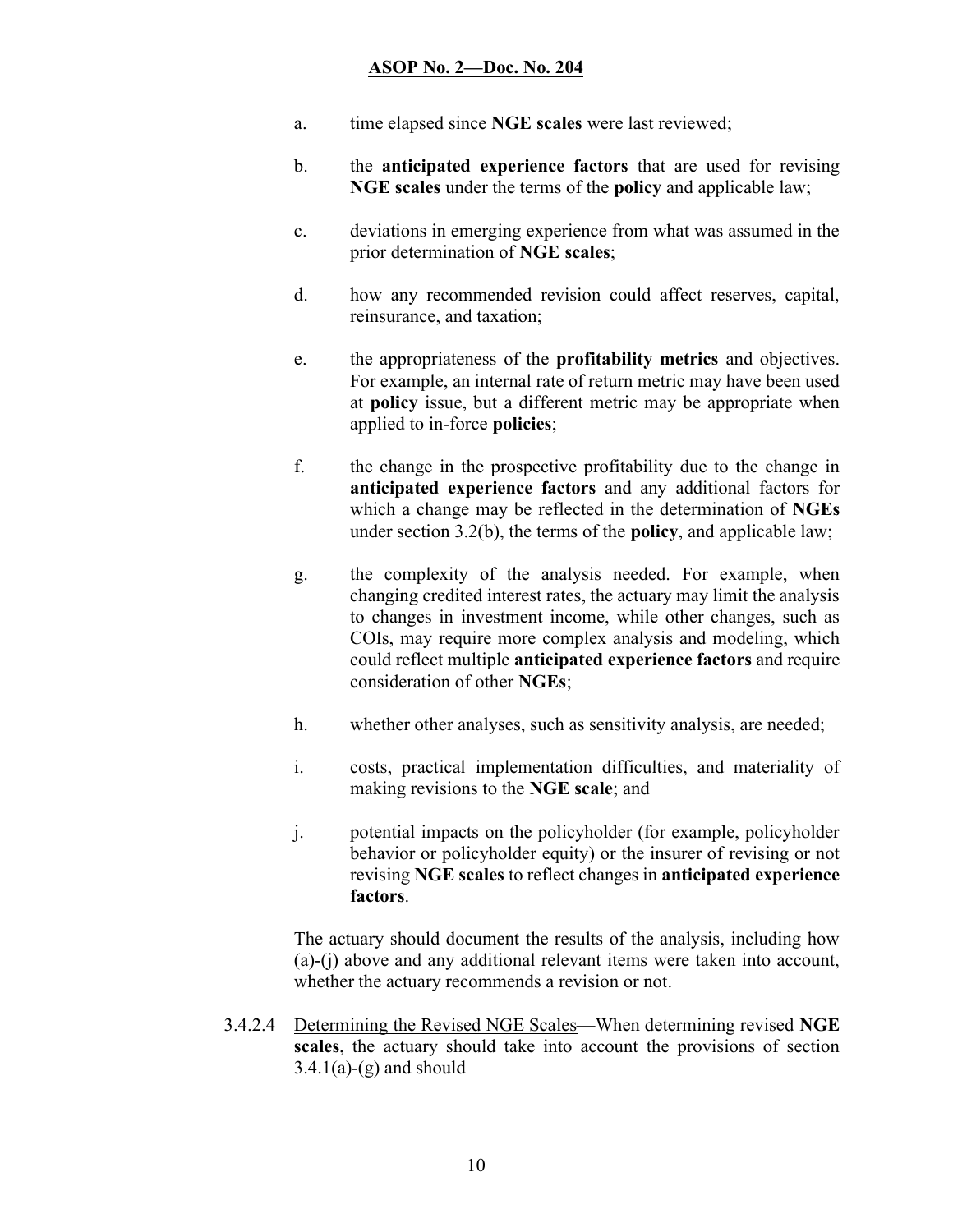- a. identify the anticipated experience factors to be used when revising NGE scales, taking into account the terms of the policy and applicable law;
- b. base the revision of the NGE scales on changes in the anticipated experience factors identified in (a) above; and
- c. determine new NGE scales using a method that is consistent with sections 3.2(a) and 3.2(b). For example, it might be appropriate to use a method to determine the revised NGE scales such that the prospective profitability from the time of revision, taking into account the prospective pattern of profits by duration, is not materially greater than that using the original NGE scales and original anticipated experience factors, holding all other assumptions constant between the projections.

The actuary may use approximation and smoothing methods that are reasonable in relation to the costs and benefits provided.

The actuary should perform an appropriate level of analysis based on the anticipated experience factors and the type of revision being considered. The actuary may use relevant prior analysis in making the determination. For example, as discussed in section  $3.4.2.3(g)$ , changing COIs may require more complex analysis and modeling than routine changes in credited interest rates, which may rely on prior interest rate spread analysis. The actuary should ensure that the method and results of any analysis used to support the determination of the revised NGE scales, including how the provisions of section  $3.4.1(a)-(g)$  and any additional relevant items as noted above were taken into account, are documented or addressed in prior documentation.

3.4.2.5 Additional Considerations—When recommending or determining a revision to NGE scales, the actuary may consider using additional anticipated experience factors that were not part of the previous determination of NGE scales, such as a new tax-related expense.

> If circumstances arise under which the insurer allocates past losses or gains by making adjustments to the NGE scales, for example, due to regulatory requirements, the actuary should document the circumstances and should consider recommending a methodology to separately account for such adjustments when considering future determinations of the NGE scales.

3.5 NGEs Used in Illustrations Not Subject to ASOP No. 24 The actuary should recommend NGE scales to be used in illustrations not subject to ASOP No. 24 that have been determined consistently with section 3.4. The actuary should also follow applicable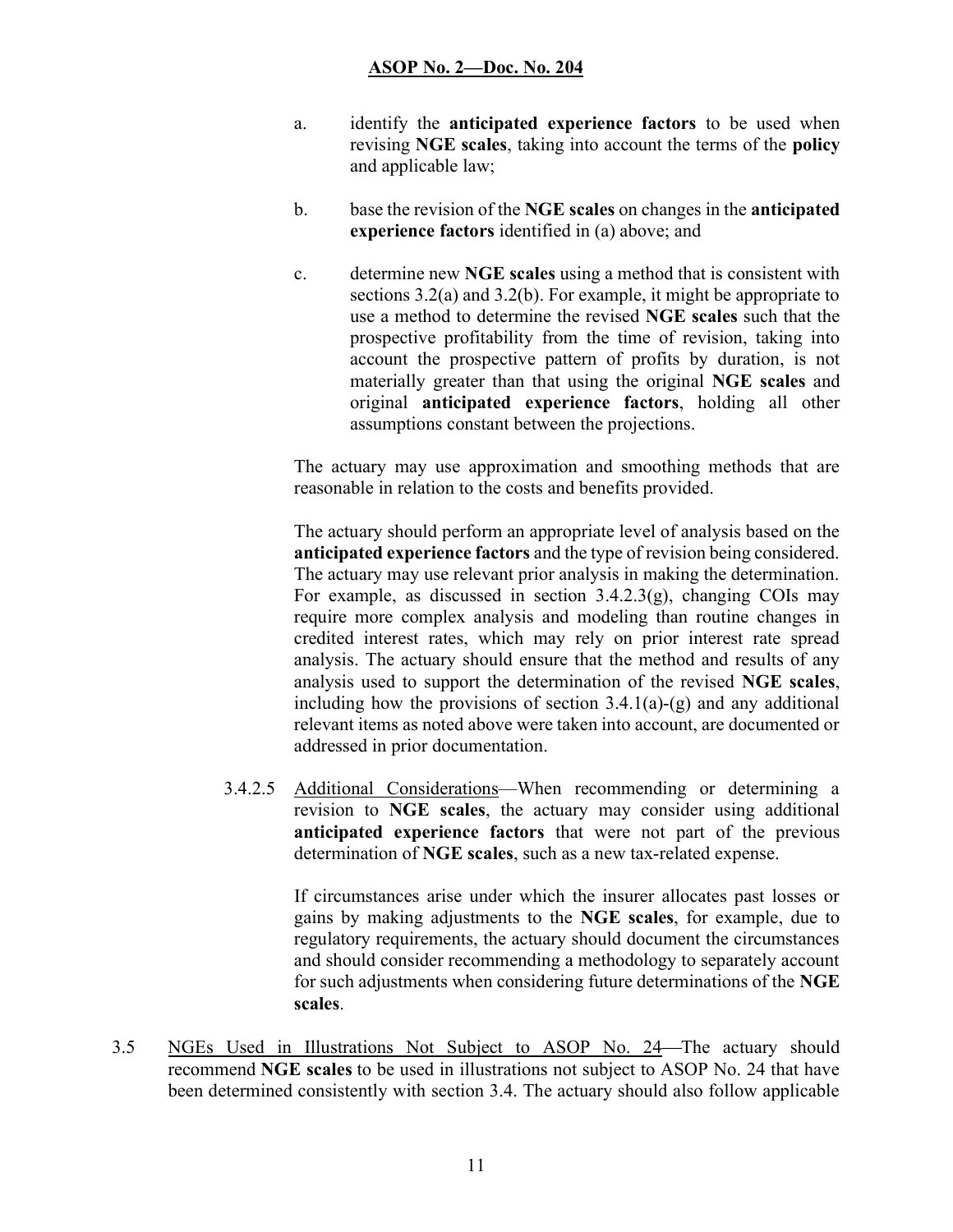regulations, guidelines, and standards for illustrations, such as those that are based upon the following:

- a. Annuity Disclosure Model Regulation (Model 245); and
- b. Variable Life Insurance Model Regulation (Model 270) and NAIC Actuarial Guideline 15.

The actuary should consider conducting tests of illustrated NGE scales to ascertain whether those illustrated NGE scales could be supported by anticipated experience factors and other reasonable assumptions.

- 3.6 Providing Opinions and Disclosures to Meet Regulatory Requirements—When providing opinions and disclosures to meet regulatory requirements relating to NGEs (for example, a response to an NAIC annual statement interrogatory) or actuarial services in support of such opinions and disclosures, the actuary should be knowledgeable about the requirements and information necessary to support the opinion or disclosure. Such information may include some or all of the following for the relevant products:
	- a. the insurer's NGE framework;
	- b. the requirements of applicable law;
	- c. the determination process, including how experience and financial results are emerging; and
	- d. previous regulatory filings.
- 3.7 Reliance on Others for Data, Projections, and Supporting Analysis—The actuary may rely on data, projections, and supporting analysis supplied by others. When practicable, the actuary should review the data, projections, and supporting analysis for reasonableness and consistency. For further guidance, the actuary should refer to ASOP No. 23, ASOP No. 41, Actuarial Communications, and ASOP No. 56, Modeling. The actuary should disclose the extent of any such reliance.
- 3.8 Reliance on Assumptions or Methods Selected by Another Party—When relying on assumptions or methods selected by another party, the actuary should refer to ASOP No. 41 for guidance. The actuary should disclose the extent of any such reliance.
- 3.9 Reliance on Another Actuary—The actuary may rely on another actuary who has performed actuarial services related to the determination of NGEs. However, the relying actuary should be reasonably satisfied that the other actuary is qualified to perform the actuarial service, the actuarial service was performed in accordance with applicable ASOPs, and the actuarial service performed is appropriate for the objective of the assignment. The actuary should disclose the extent of any such reliance.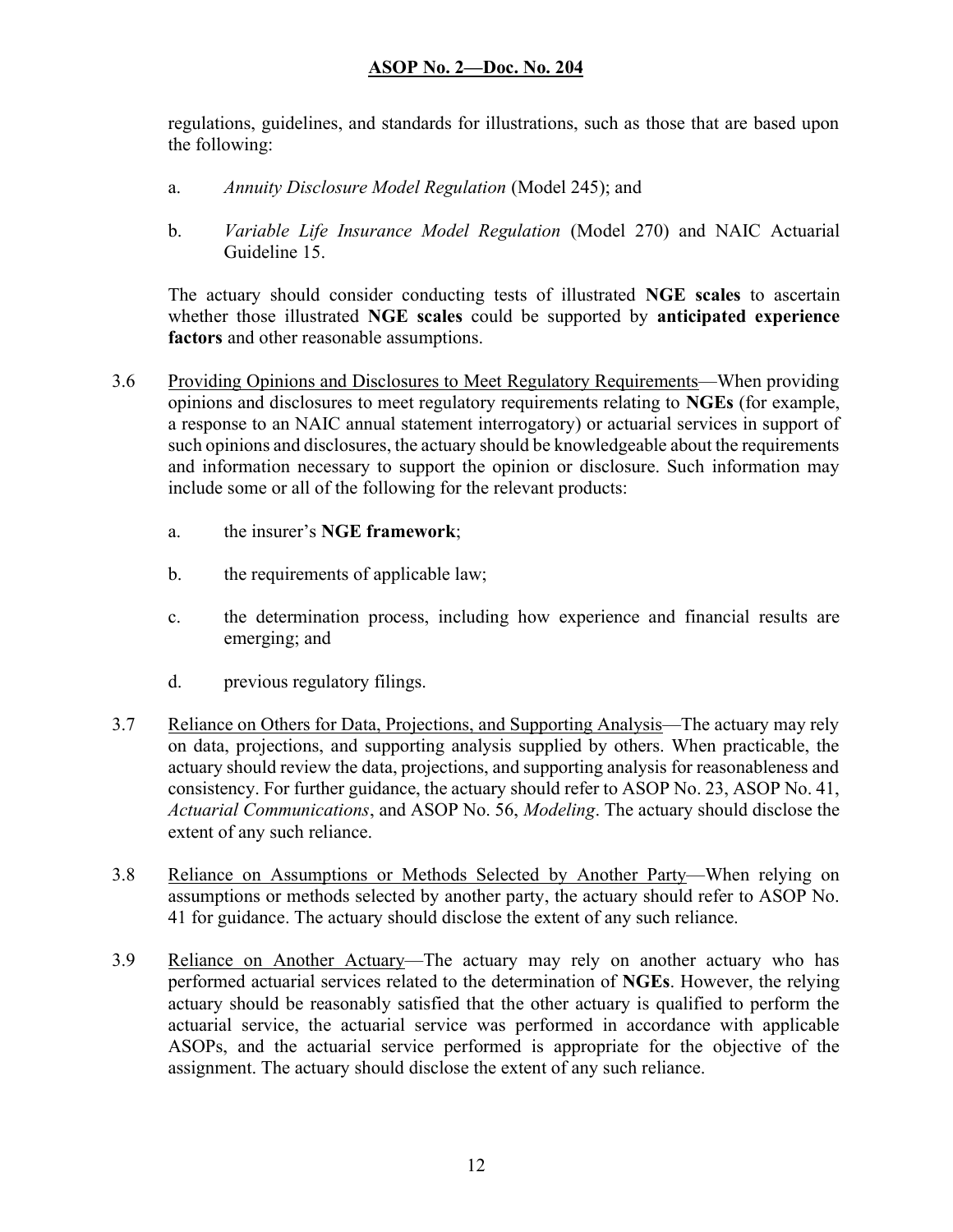3.10 Documentation—In addition to the documentation requirements throughout the rest of section 3, the actuary should consider preparing and retaining documentation to support compliance with the remaining requirements of section 3 and the disclosure requirements of section 4. When preparing documentation, the actuary should prepare it in a form such that another actuary qualified in the same practice area could assess the reasonableness of the actuary's work. The degree of documentation should be based on the professional judgment of the actuary and may vary with the complexity and purpose of the actuarial services. In addition, the actuary should refer to ASOP No. 41 for guidance related to the retention of file material other than that which is to be disclosed under section 4.

#### Section 4. Communications and Disclosures

- 4.1 Required Disclosures in an Actuarial Report— When issuing an actuarial report to which this standard applies, the actuary should refer to ASOP Nos. 12, 23, 41, and 56. In addition, the actuary should disclose the following (if applicable):
	- a. any recommendations that were made with respect to developing, completing, or updating the NGE framework (see section 3.1);
	- b. advice the actuary provided on developing or modifying the determination policy (see sections  $3.2$  and  $3.2.1$ );
	- c. advice the actuary provided on how to apply the determination policy, including any advice that was inconsistent with the **determination policy** in order to follow the guidance in sections 3.2 or that was inconsistent with the guidance in sections 3.2 in order to comply with the **determination policy**, and the rationale for such inconsistencies (see section 3.2);
	- d. recommendations made by the actuary to establish or change policy classes for future sales of a new or existing product (see sections 3.3.1 and 3.4.1[a]);
	- e. recommendations made by the actuary for reassignment of in-force policies to different **policy classes** (see section 3.3.2);
	- f. any inconsistency with the determination policy and the guidance in section 3.2 when determining **NGE** scales (see section 3.4);
	- g. a description of the anticipated experience factors used in the determination of NGEs and any changes to such factors since any prior determination (see sections 3.4.1 and 3.4.2);
	- h. a description of any material constraints on the ability to revise NGE scales (see sections  $3.4.1$  [f] and [g] and  $3.4.2.4$ );
	- i. results, observations, or recommendations from the determination process for NGE scales for future sales of a new or existing product, including results and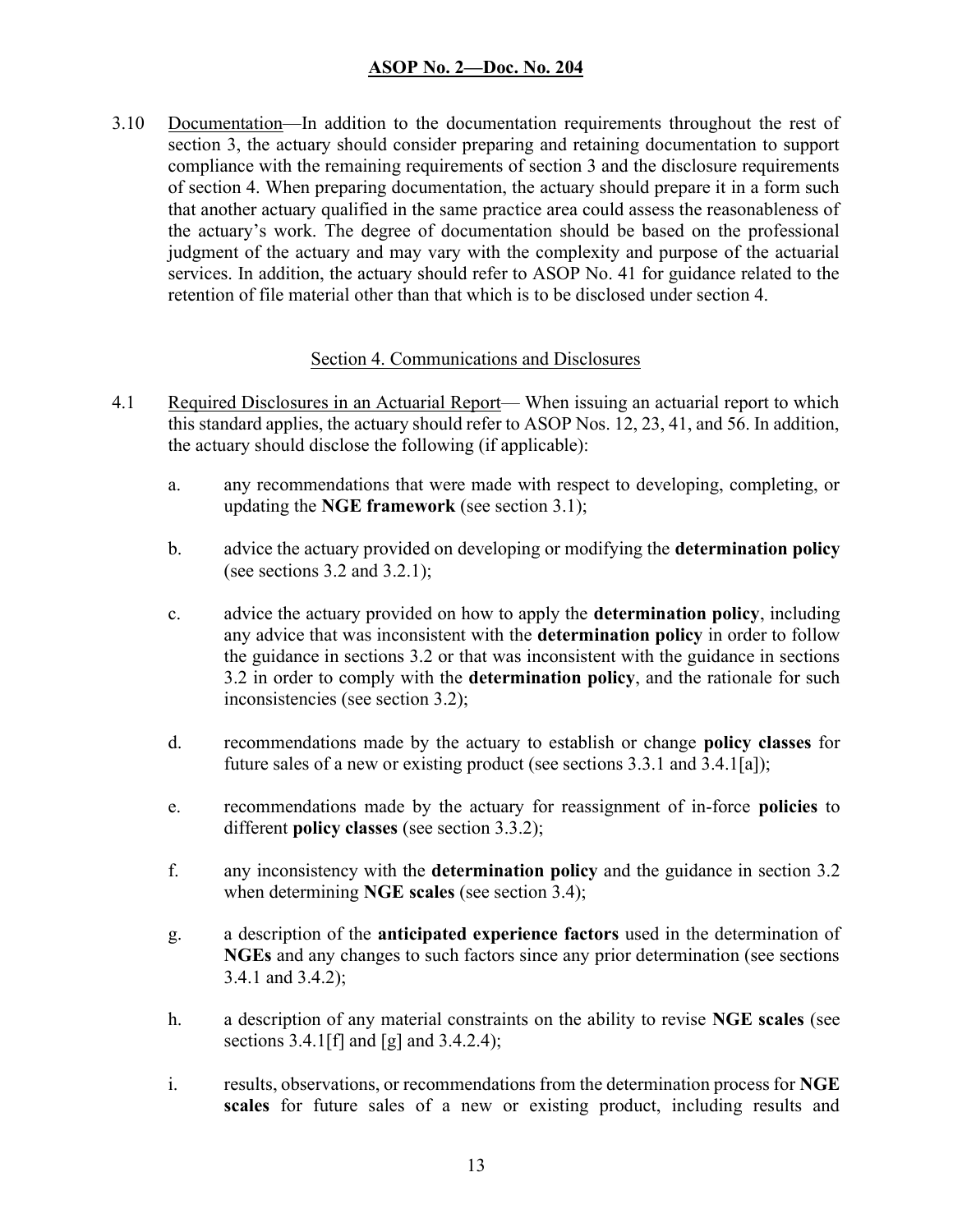observations from any profitability analysis or sensitivity analysis (see section  $3.4.1$ :

- j. observations from the analysis that indicate that the profitability is particularly sensitive to changes in certain **anticipated experience factors** (see sections 3.4.1) and 3.4.2.3[h]);
- k. any use of prior analysis (see section 3.4.1 and 3.4.2.4);
- l. any reconstructed prior determinations or reasonable approaches used when reconstructing the prior determinations was not possible (see section 3.4.2.1);
- m. any recommendation that **anticipated experience factors** be updated and how these updated factors were taken into account when recommending changes to NGE scales (see section 3.4.2.2);
- n. observations or recommendations to revise or not revise in-force NGE scales, including results from any profitability or sensitivity analysis (see section 3.4.2.3);
- o. results, observations, or recommendations from the determination process used to support any revisions to **NGE scales** for in-force **policies**, including results and observations from any analysis (see section 3.4.2.4);
- p. the circumstances and rationale for using any additional anticipated experience factors that were not part of the previous determination of NGE scales (see section  $3.4.2.5$ ;
- q. the circumstances under which the insurer allocates past losses or gains by making adjustments to the NGE scales and any recommendations for a methodology to separately account for such adjustments when considering future determinations of the NGE scales (see section 3.4.2.5); and
- r. results from any tests of illustrated NGE scales not subject to ASOP No. 24 to ascertain whether those illustrated NGE scales could be supported by anticipated experience factors and other reasonable assumptions (see section 3.5).
- s. extent of any reliance on the data, projections, and supporting analysis of others (see section 3.7);
- t. extent of any reliance on assumptions or methods selected by another party (see section 3.8); and
- u. extent of any reliance on another actuary (see section 3.9).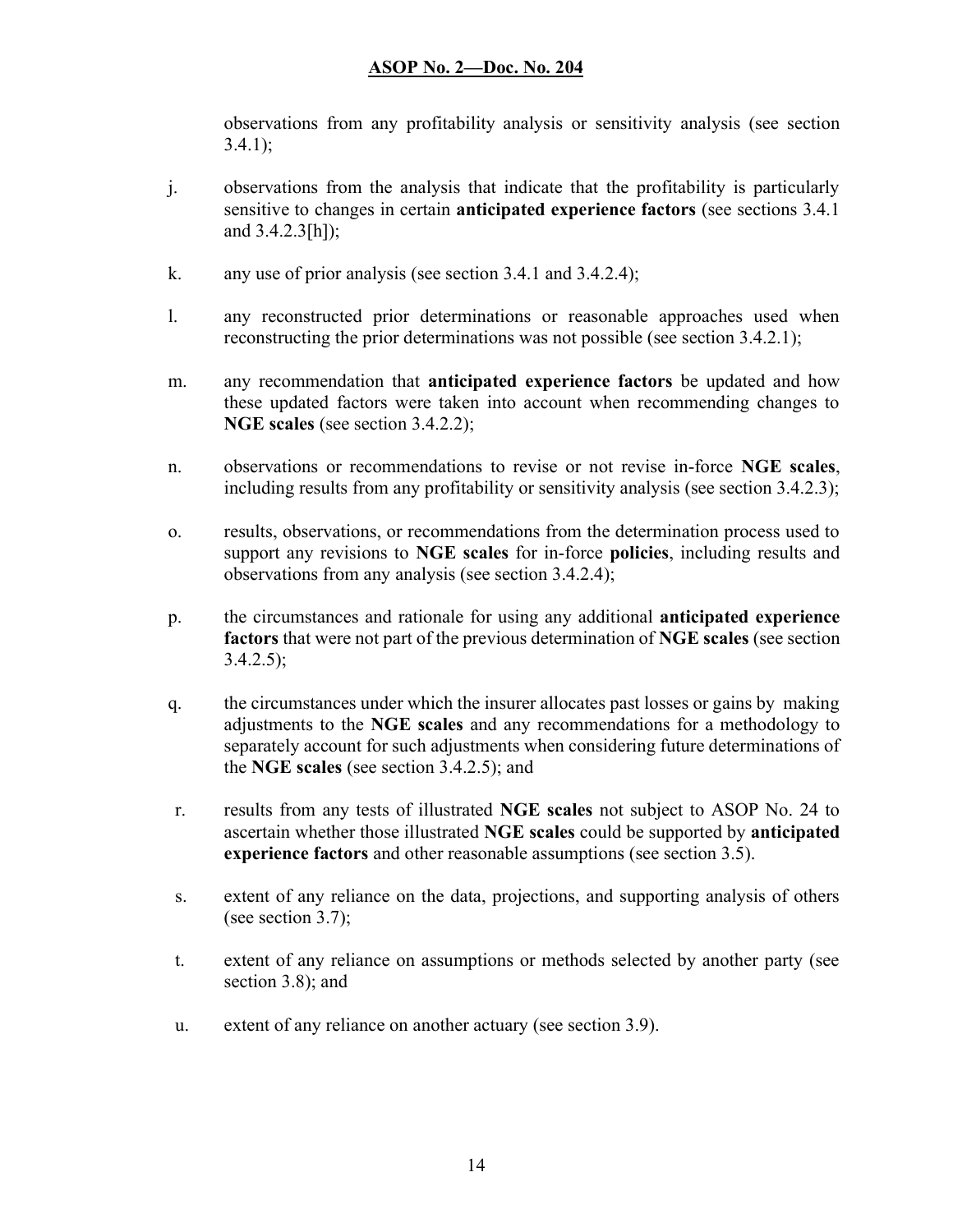- 4.2 Additional Disclosures in an Actuarial Report—The actuary also should include disclosures in accordance with ASOP No. 41 in an actuarial report for the following circumstances:
	- a. if any material assumption or method was prescribed by applicable law;
	- b. if the actuary states reliance on other sources and thereby disclaims responsibility for any material assumption or method selected by a party other than the actuary; and
	- c. if in the actuary's professional judgment, the actuary has deviated materially from the guidance of this ASOP.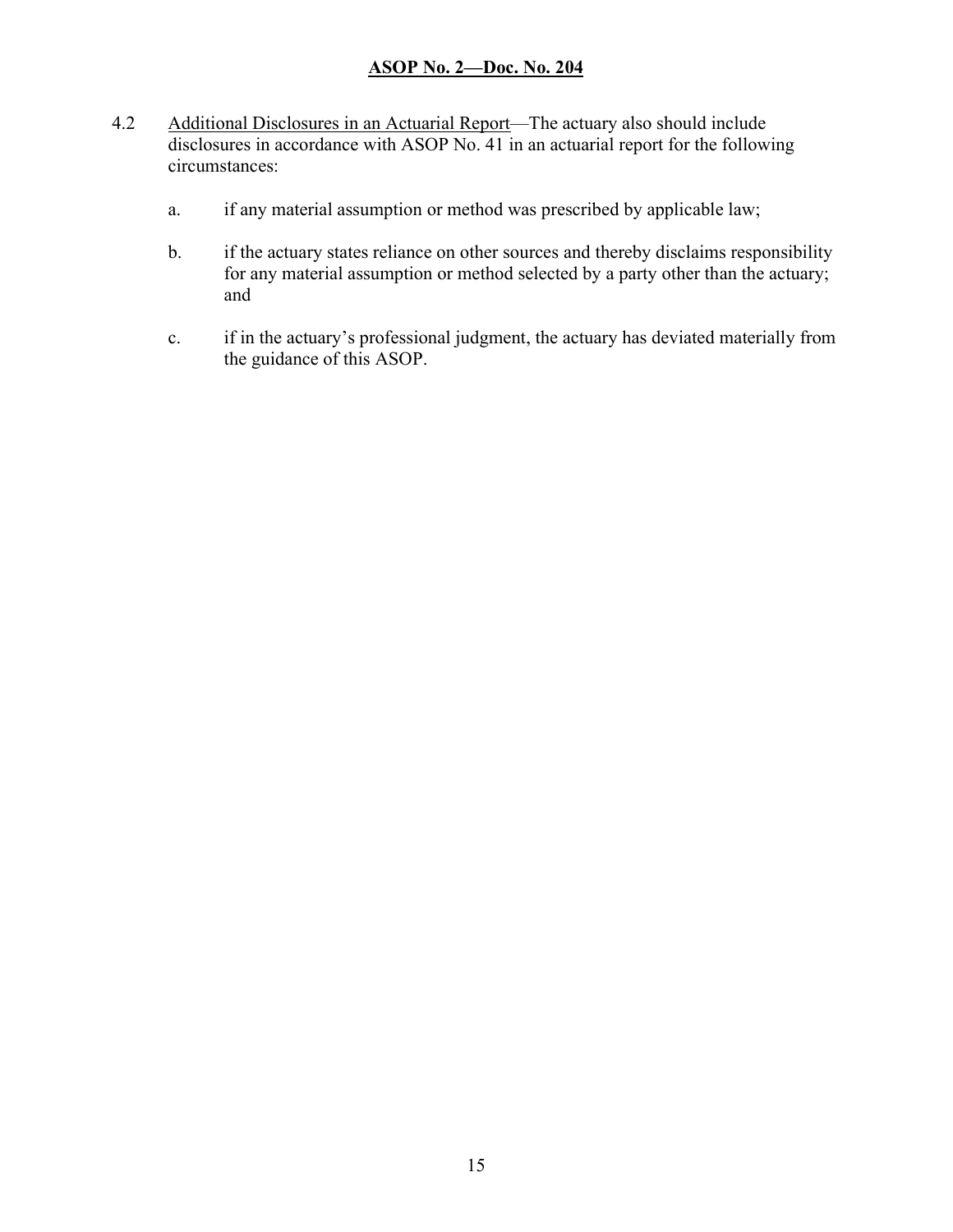## Appendix 1

## Background and Current Practices

Note: This appendix is provided for informational purposes and is not part of the standard of practice.

## Background

In the mid-1970s, activity increased with respect to individual life and annuity products with nonguaranteed elements (NGEs) as opposed to dividends under traditional participating policies.

Because of the increased activity on these products, they came to represent significant market share and financial significance, and it was deemed necessary to develop an actuarial standard of practice in this area. Thus, the Interim Actuarial Standards Board adopted the original version of this ASOP as ASOP No. 1 in October 1986. (Prior to 2013, ASOP No. 2 was known as ASOP No. 1.) The Actuarial Standards Board adopted a reformatted version of ASOP No. 1 in 1990.

In 1986, the policies in question were still evolving, and there was little standardization in areas such as benefit design, pricing structure, marketing practices, and investment philosophies. It was therefore impossible for the standard to offer guidance on these issues. Rather, the standard reflected that the actuary's essential obligations were (1) to assure the completion of all activities required to advise the client professionally, and (2) to prepare an actuarial communication for the client presenting this advice.

By the early 2000s, the volume of these products sold had continued to grow, and considerable product innovation had taken place. ASOP No. 1 was revised to reflect this new environment. It was also revised to be consistent, where appropriate, with ASOP No. 15, *Dividend* Determination for Participating Individual Life Insurance Policies and Annuity Contracts, and ASOP No. 24, Compliance with the NAIC Life Insurance Illustrations Model Regulation. The resulting revision of ASOP No. 1 was adopted in March 2004.

In May 2011, ASOP No. 1 was updated for deviation language, and in March 2013, it was renumbered ASOP No. 2.

In recent years, further developments affecting products with NGEs have taken place, such as the following:

- continued increase in the sales of products with NGEs;
- continued product evolution, including index features, persistency bonuses, living benefit riders, secondary guarantees, and new ancillary benefits;
- advances in actuarial techniques for modeling, stochastic testing, and sensitivity analysis;
- changes in life insurance company taxation, reserve valuation, and capital objectives;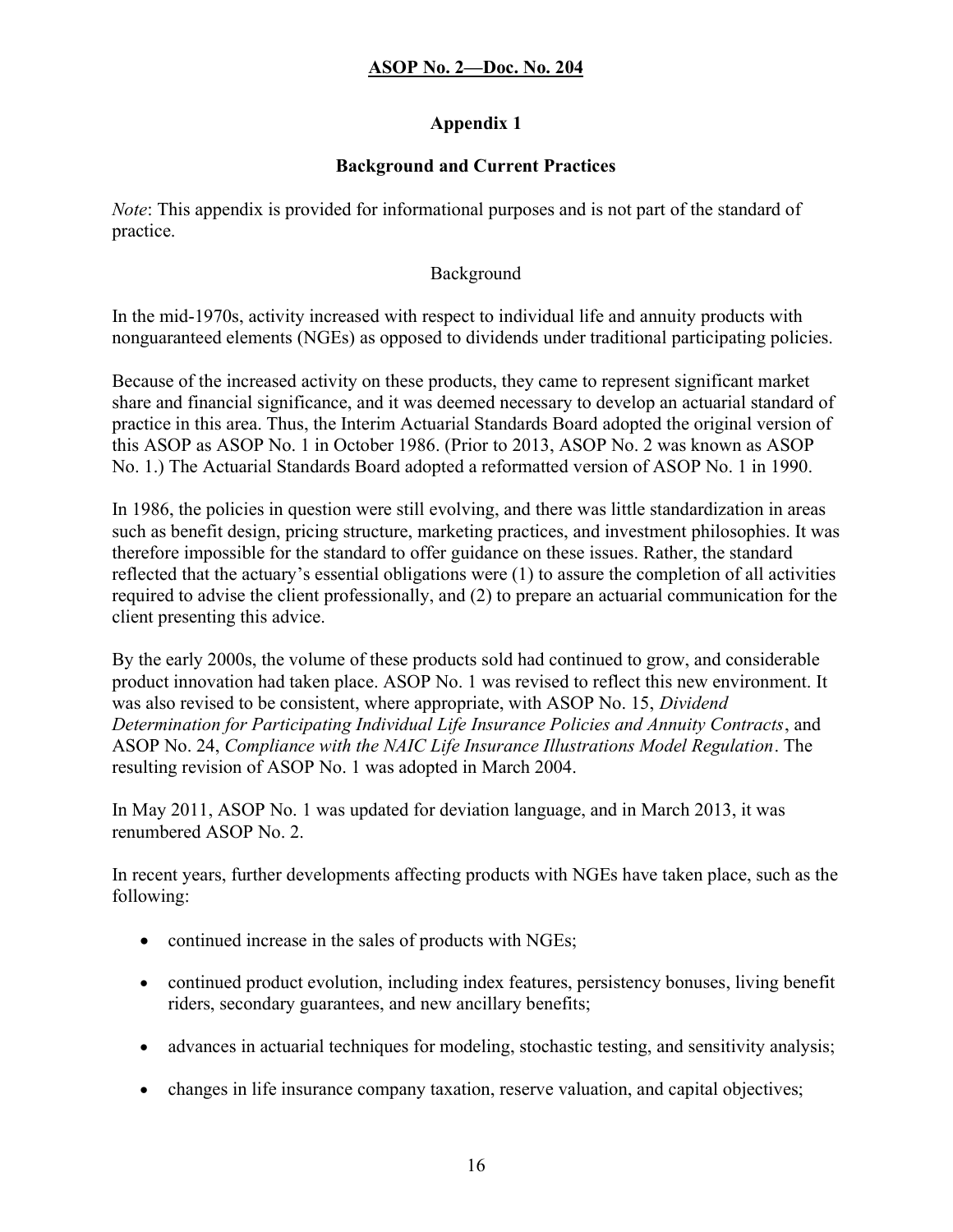- enhancement of insurer governance procedures with respect to the determination of NGEs;
- increased public awareness of changes to NGEs for in-force policies; and
- increased regulation of NGEs, such as the promulgation of New York Regulation 210 in March 2018.

In response to such developments, actuarial practices have evolved, and ASOP No. 2 has been updated to reflect these changes.

#### Current Practices

The actuary may provide professional services in three principal areas with respect to NGEs. The actuary is normally involved in the determination of NGE scales in accordance with insurer determination policy. The actuary may also be involved in advising the insurer on setting the determination policy or the establishment of or changes to policy classes. When determining NGEs, the actuary considers corporate governance practices, policy administration, regulation, marketing objectives, and consumer expectations, among other factors.

The actuary may be called upon to determine NGE scales for future sales of a new or existing product and for in-force policies. Although the steps needed to complete these two broad categories of assignments have many common elements, there are significant differences with respect to the principles, methodologies, and criteria that are commonly followed.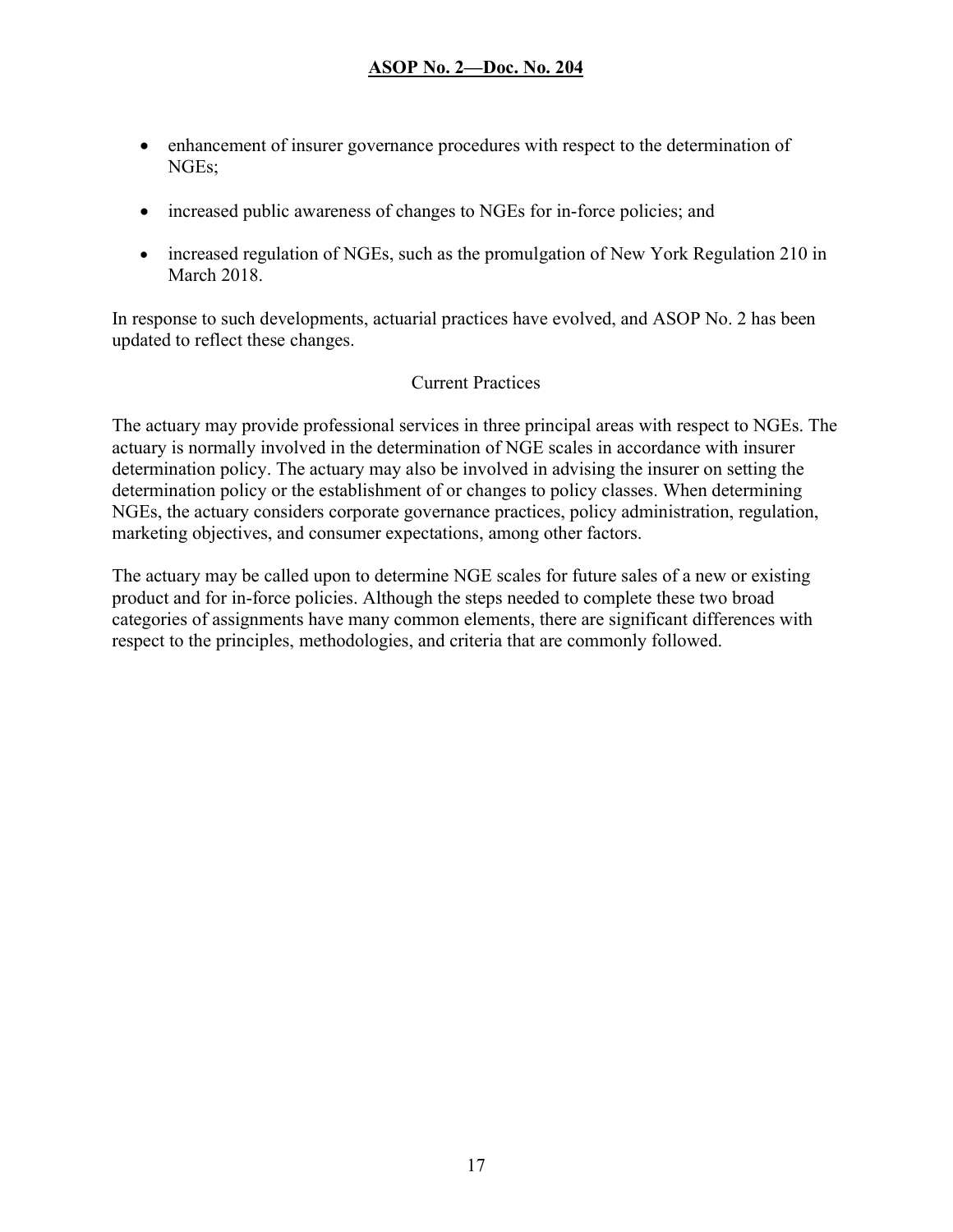## Appendix 2

## Comments on the Second Exposure Draft and Responses

The second exposure draft of this ASOP, Nonguaranteed Elements for Life Insurance and Annuity Products, was issued in July 2020 with a comment deadline of November 13, 2020. Seven comment letters were received, some of which were submitted on behalf of multiple commentators, such as by firms or committees. For purposes of this appendix, the term "commentator" may refer to more than one person associated with a particular comment letter. The ASOP No. 2 Task Force carefully considered all comments received, reviewed the exposure draft, and proposed changes. The ASB Life Committee and the ASB reviewed the proposed changes and made modifications where appropriate.

Summarized below are the significant issues and questions contained in the comment letters and the responses. Minor wording or punctuation changes that were suggested but not significant are not reflected in this appendix, although they may have been adopted.

The term "reviewers" in appendix 2 includes the ASOP No. 2 Task Force, the ASB Life Committee, and the ASB. Also, unless otherwise noted, the section numbers and titles used in appendix 2 refer to those in the second exposure draft.

| <b>GENERAL COMMENTS</b> |                                                                                                                                                                                                                                                                                                                                                                                                                                                                                                |
|-------------------------|------------------------------------------------------------------------------------------------------------------------------------------------------------------------------------------------------------------------------------------------------------------------------------------------------------------------------------------------------------------------------------------------------------------------------------------------------------------------------------------------|
| Comment                 | One commentator suggested defining "take into account" because it is unclear how it differs from<br>"consider" or "reflect."                                                                                                                                                                                                                                                                                                                                                                   |
| Response                | The reviewers do not believe "take into account" or "reflect" require definitions that differ from the<br>ordinary English definitions. Note that the term "should consider" is discussed in ASOP No. 1,<br>Introductory Standard of Practice. ASOP No. 1 states,                                                                                                                                                                                                                              |
|                         | The terms "must" and "should" are generally followed by a verb or phrase denoting<br>action(s), such as "disclose," "document," "consider," or "take into account." For<br>example, the phrase "should consider" is often used to suggest potential courses of<br>action. If, after consideration, in the actuary's professional judgment an action is not<br>appropriate, the action is not required and failure to take this action is not a deviation<br>from the guidance in the standard. |
|                         | Therefore, the reviewers made no change in response to this comment.                                                                                                                                                                                                                                                                                                                                                                                                                           |
| Comment                 | One commentator requested that the ASOP be reviewed for applicability to annuities.                                                                                                                                                                                                                                                                                                                                                                                                            |
| Response                | The reviewers note that section 1.2 describes which annuities are in scope and added examples<br>applicable to both life and annuities throughout the ASOP.                                                                                                                                                                                                                                                                                                                                    |
| Comment                 | One commentator suggested differentiating between routine NGE changes and more complex NGE<br>changes.                                                                                                                                                                                                                                                                                                                                                                                         |
| Response                | The reviewers clarified the language in section 3.4.2.4 in response to this comment.                                                                                                                                                                                                                                                                                                                                                                                                           |
| Comment                 | One commentator requested more guidance on the initial determination.                                                                                                                                                                                                                                                                                                                                                                                                                          |
| Response                | The reviewers believe the guidance is appropriate and made no change in response to this comment.                                                                                                                                                                                                                                                                                                                                                                                              |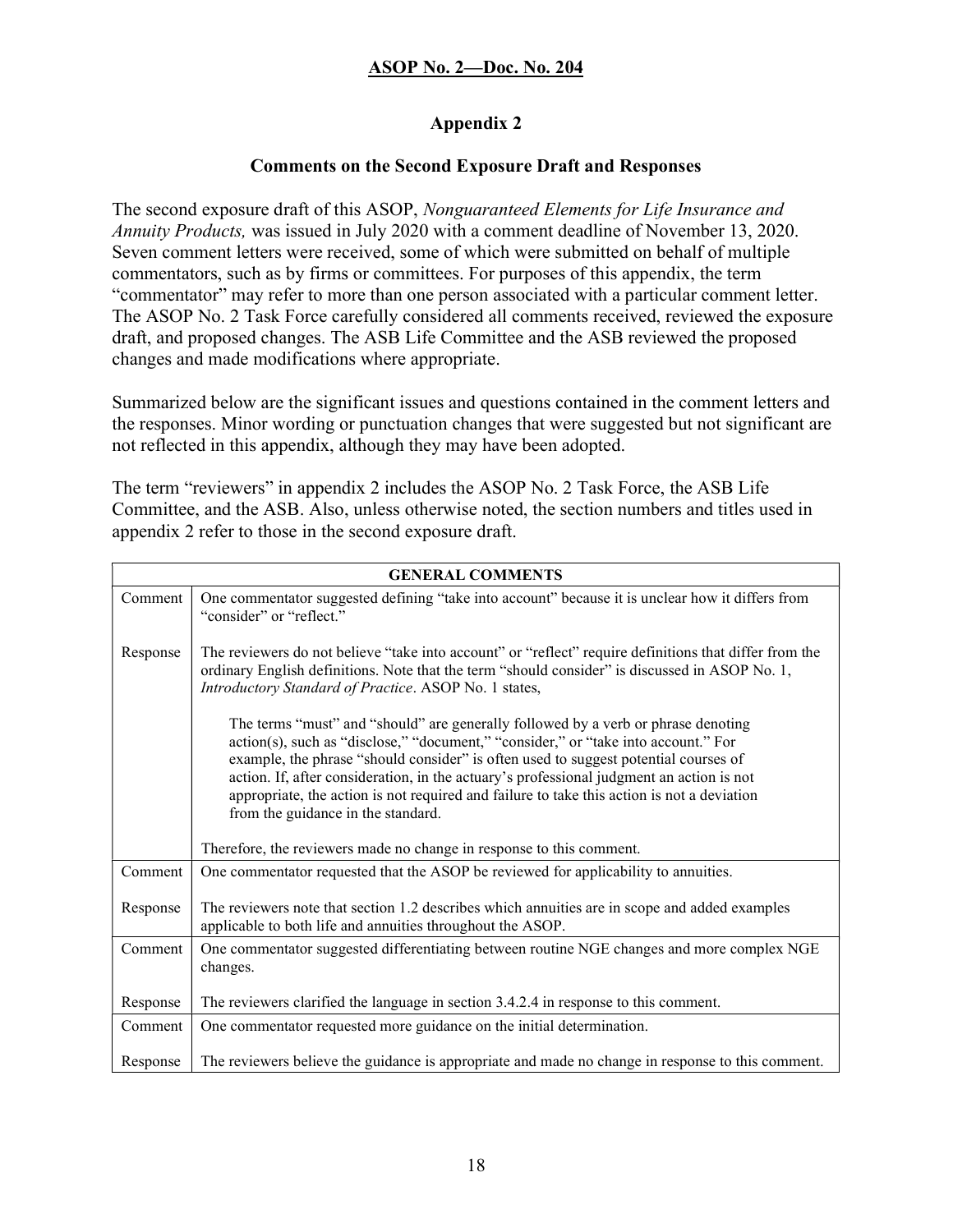| Comment                            | One commentator said that it is unclear whether the actuary can improve an NGE or reverse an<br>increase without the full analysis described in the ASOP.                                                                                                                                                                 |
|------------------------------------|---------------------------------------------------------------------------------------------------------------------------------------------------------------------------------------------------------------------------------------------------------------------------------------------------------------------------|
| Response                           | The reviewers believe the guidance is appropriate and made no change in response to this comment.                                                                                                                                                                                                                         |
| Comment                            | One commentator was concerned that the ASOP poses limitations on alternative rate-setting<br>processes, such as following an established plan (such as tracking an index or market rates).                                                                                                                                |
| Response                           | The reviewers disagree and made no change in response to this comment.                                                                                                                                                                                                                                                    |
| Comment                            | One commentator said that the ASOP was written for a consultant and not a company actuary.                                                                                                                                                                                                                                |
| Response                           | The reviewers believe the guidance is appropriate and made no change in response to this comment.                                                                                                                                                                                                                         |
|                                    | <b>SECTION 1. PURPOSE, SCOPE, CROSS REFERENCES, AND EFFECTIVE DATE</b>                                                                                                                                                                                                                                                    |
| Section 1.2, Scope                 |                                                                                                                                                                                                                                                                                                                           |
| Comment                            | One commentator suggested adding language to clarify that the ASOP is not retroactively applicable<br>to prior determinations before the effective date of the ASOP.                                                                                                                                                      |
| Response                           | The reviewers clarified the language.                                                                                                                                                                                                                                                                                     |
| Comment                            | One commentator suggested moving the sentence "Throughout this standard, the term determination<br>includes both initial determination and subsequent redeterminations" to section 1.1.                                                                                                                                   |
| Response                           | The reviewers disagree and made no change in response to this comment.                                                                                                                                                                                                                                                    |
| Comment                            | One commentator suggested adding "to the extent possible" when referring to future determinations<br>of in-force products after the effective date to provide sufficient flexibility.                                                                                                                                     |
| Response                           | The reviewers believe the guidance is appropriate and made no change in response to this comment.                                                                                                                                                                                                                         |
| Comment                            | One commentator noted that ASOP No. 15, Dividends for Individual Participating Life Insurance,<br>Annuities, and Disability Insurance, does not appear to define "dividend" and suggested adding a<br>definition to ASOP No. 2.                                                                                           |
| Response                           | The reviewers disagree with the suggestion and made no change in response to this comment. The<br>reviewers note that section 2.4 states "For the purpose of this ASOP, an NGE reflects expectations of<br>future experience as opposed to, for example, a dividend, which reflects participation in past<br>experience." |
| <b>Section 1.4, Effective Date</b> |                                                                                                                                                                                                                                                                                                                           |
| Comment                            | One commentator suggested an effective date six months after approval by the ASB.                                                                                                                                                                                                                                         |
| Response                           | The reviewers note the effective date is June 1, 2022.                                                                                                                                                                                                                                                                    |
| <b>SECTION 2. DEFINITIONS</b>      |                                                                                                                                                                                                                                                                                                                           |
|                                    | <b>Section 2.1, Anticipated Experience Factor</b>                                                                                                                                                                                                                                                                         |
| Comment                            | One commentator suggested adding "may include but are not limited to" before the list of examples.                                                                                                                                                                                                                        |
| Response                           | The reviewers note that examples are illustrative, not exhaustive, and made no change.                                                                                                                                                                                                                                    |
| Comment                            | One commentator suggested clarifying whether "rates of" applies to investment income only or the<br>entire list.                                                                                                                                                                                                          |
| Response                           | The reviewers believe the language is appropriate and made no change.                                                                                                                                                                                                                                                     |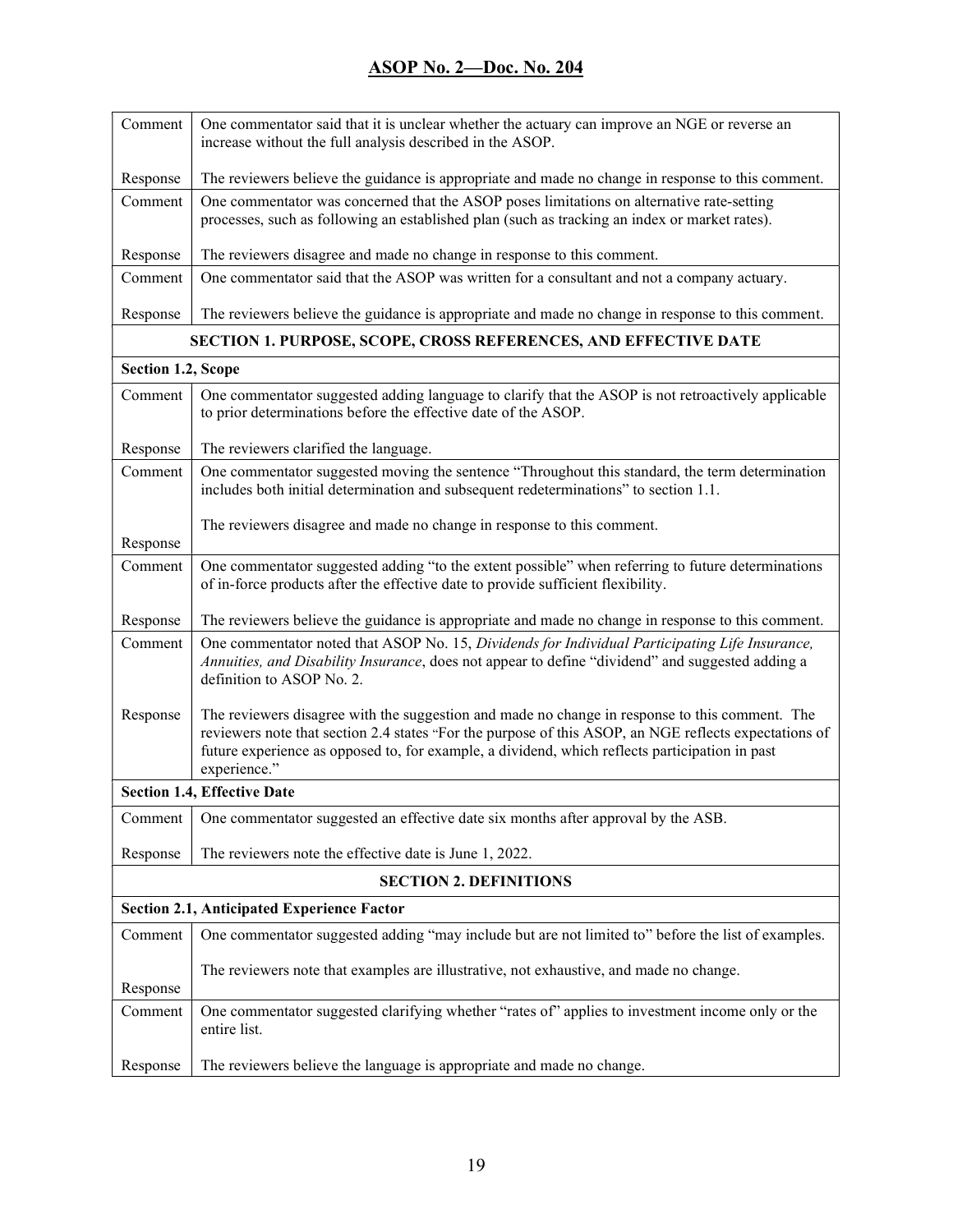| Comment                                    | One commentator suggested modifying the example to reference policyholder elections.                                                                                                                          |
|--------------------------------------------|---------------------------------------------------------------------------------------------------------------------------------------------------------------------------------------------------------------|
| Response                                   | The reviewers disagree and made no change.                                                                                                                                                                    |
| <b>Section 2.3, Guaranteed Element</b>     |                                                                                                                                                                                                               |
| Comment                                    | One commentator suggested adding "typically" before "specified in the policy" and in the example<br>sentence.                                                                                                 |
| Response                                   | The reviewers believe the language is appropriate and made no change.                                                                                                                                         |
|                                            | <b>Section 2.4, Nonguaranteed Element</b>                                                                                                                                                                     |
| Comment                                    | One commentator suggested rewording the second sentence for clarity.                                                                                                                                          |
| Response                                   | The reviewers agree and clarified the language accordingly.                                                                                                                                                   |
| Comment                                    | One commentator suggested changing "can be changed at the discretion of the insurer" to "may be<br>changed"                                                                                                   |
| Response                                   | The reviewers disagree and made no change.                                                                                                                                                                    |
|                                            | <b>Section 2.6, NGE Scale</b>                                                                                                                                                                                 |
| Comment                                    | One commentator suggested either deleting NGE scale as a defined term or referencing anticipated<br>experience factors in the definition.                                                                     |
| Response                                   | The reviewers disagree with the suggestion but clarified the language and added examples.                                                                                                                     |
|                                            | <b>Section 2.9, Profitability Metric</b>                                                                                                                                                                      |
| Comment                                    | One commentator suggested revising the language to replace "a product's expected level of financial<br>results" with "projected profitability."                                                               |
| Response                                   | The reviewers changed "expected" to "projected" based on this comment.                                                                                                                                        |
|                                            | SECTION 3. ANALYSIS OF ISSUES AND RECOMMENDED PRACTICES                                                                                                                                                       |
|                                            | <b>Section 3.1, NGE Framework</b>                                                                                                                                                                             |
| Comment                                    | Two commentators suggested the difference between the determination policy and the NGE<br>framework is unclear and suggested incorporating the concept of the NGE framework into the<br>determination policy. |
| Response                                   | The reviewers disagree with the suggestion to incorporate the concept of the NGE framework into<br>the determination policy but clarified the language in sections 2.5 and 3.1.                               |
| Comment                                    | One commentator suggested deleting the examples and moving them to the definition of NGE<br>framework, because it is unclear whether the list is intended to be a documentation requirement.                  |
| Response                                   | The reviewers disagree with moving the examples and refer the commentator to sections 3.10 and<br>$4.1(a)$ with respect to documentation and disclosure.                                                      |
| Section 3.1(e) (now section 3.1[d])        |                                                                                                                                                                                                               |
| Comment                                    | One commentator suggested deleting 3.1(e), methodology for allocating income and costs.                                                                                                                       |
| Response                                   | The reviewers clarified the language.                                                                                                                                                                         |
| Section 3.1 $(g)$ (now section 3.1 $[f]$ ) |                                                                                                                                                                                                               |
| Comment                                    | One commentator suggested deleting "distribution strategy" from section $3.1(g)$ .                                                                                                                            |
| Response                                   | The reviewers changed "distribution strategy" to "distribution channels" (now 3.1[f]).                                                                                                                        |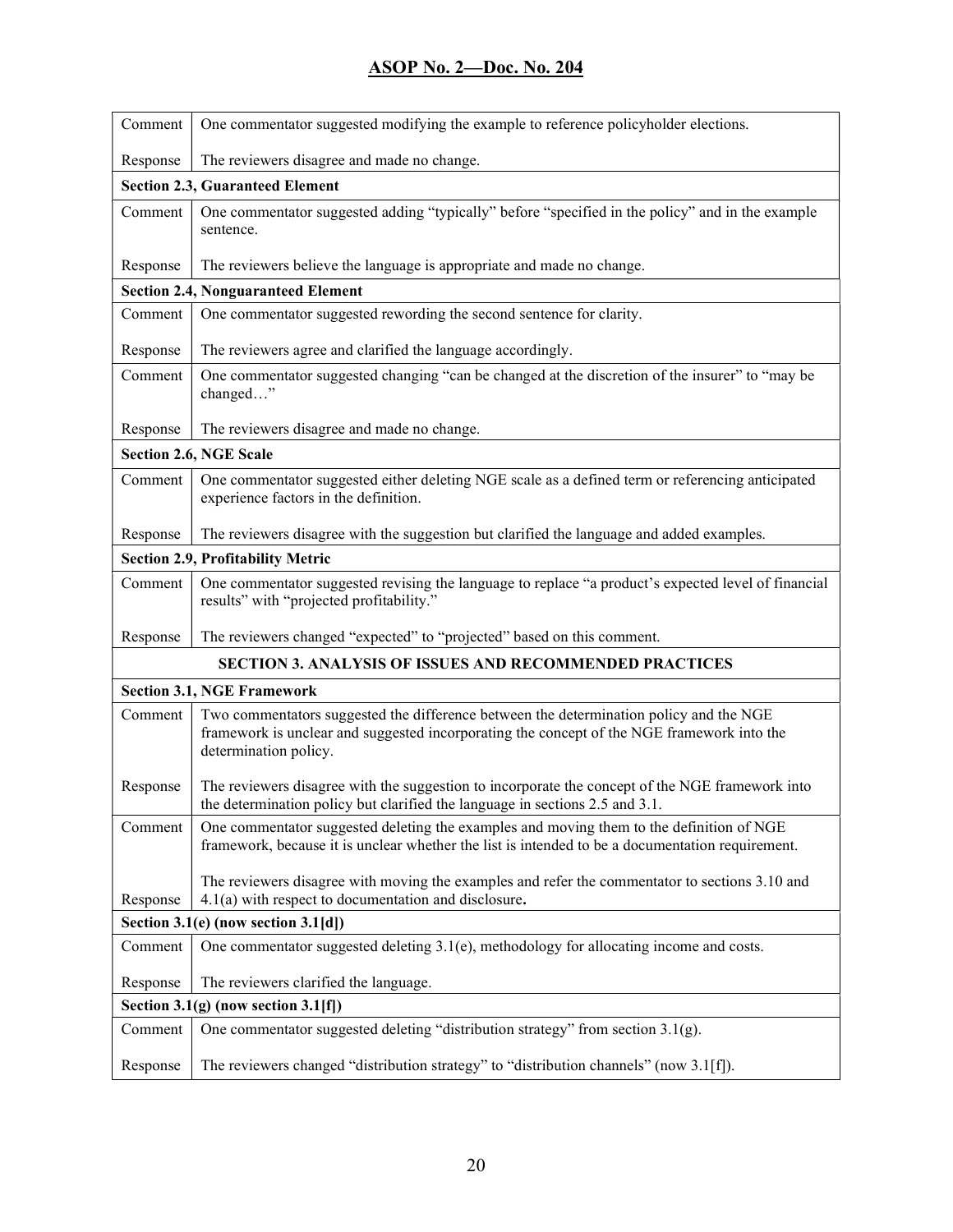| Section 3.2, Providing Advice on the Actuarial Aspects of the Determination Policy |                                                                                                                                                                                                                                                                        |
|------------------------------------------------------------------------------------|------------------------------------------------------------------------------------------------------------------------------------------------------------------------------------------------------------------------------------------------------------------------|
| Comment                                                                            | One commentator suggested combining sections 3.2 and 3.4.                                                                                                                                                                                                              |
| Response                                                                           | The reviewers believe the guidance is appropriate and made no change.                                                                                                                                                                                                  |
| Section $3.2(a)$                                                                   |                                                                                                                                                                                                                                                                        |
| Comment                                                                            | Several commentators suggested deleting or modifying sections 3.2(a), 3.4.1(c), and 3.4.2.4 because<br>the language is too prescriptive and best left to regulation.                                                                                                   |
| Response                                                                           | The reviewers believe the guidance is appropriate and made no change in response to these<br>comments.                                                                                                                                                                 |
| Section 3.2(b)                                                                     |                                                                                                                                                                                                                                                                        |
| Comment                                                                            | Several commentators expressed concern about the phrase "recouping past losses or distributing past<br>gains" being too prescriptive or ambiguous and suggested either deleting that language or inserting<br>"if required by statute or regulation" as a condition.   |
| Response                                                                           | The reviewers disagree but added clarifying language to section 3.4.2.5 to address this comment.                                                                                                                                                                       |
| Comment                                                                            | One commentator suggested adding back the guidance from the first exposure draft regarding<br>prospective pattern of profits by duration in sections $3.2(b)$ , $3.4.1(g)$ , and $3.4.2.4(c)$ .                                                                        |
| Response                                                                           | The reviewers believe the guidance is appropriate and therefore made no change.                                                                                                                                                                                        |
|                                                                                    | Section 3.2.1, Providing Advice on Developing or Modifying the Determination Policy                                                                                                                                                                                    |
| Comment                                                                            | One commentator suggested replacing the list (a)-(f) with a reference to section 3.1.                                                                                                                                                                                  |
| Response                                                                           | The reviewers clarified the language in section 3.1 and the definition of NGE framework in section<br>2.5, but made no change to this section in response to this comment.                                                                                             |
| Section 3.2.2, Providing Advice on Applying the Determination Policy               |                                                                                                                                                                                                                                                                        |
| Comment                                                                            | One commentator suggested combining this section with section 3.2.1.                                                                                                                                                                                                   |
| Response                                                                           | The reviewers disagree and made no change.                                                                                                                                                                                                                             |
| Section $3.2.2(b)$                                                                 |                                                                                                                                                                                                                                                                        |
| Comment                                                                            | One commentator suggested coordinating the reference to options with language in ASOP No. 7,<br>Analysis of Life, Health, or Property/Casualty Insurer Cash Flows, on materiality, likelihood of<br>antiselection, and impact on profitability metrics ("cash flows"). |
| Response                                                                           | The reviewers added clarifying language to section 3.2.2(b).                                                                                                                                                                                                           |
| Section $3.2.2(d)$                                                                 |                                                                                                                                                                                                                                                                        |
| Comment                                                                            | One commentator stated that the reference to reinsurance may be misconstrued as a requirement for<br>post-reinsurance pricing.                                                                                                                                         |
| Response                                                                           | The reviewers disagree and made no change.                                                                                                                                                                                                                             |
| Section 3.3, Establishment of or Changes to Policy Classes                         |                                                                                                                                                                                                                                                                        |
| Comment                                                                            | One commentator suggested providing more guidance on the term "review."                                                                                                                                                                                                |
| Response                                                                           | The reviewers believe the guidance is appropriate and therefore made no change.                                                                                                                                                                                        |
| Comment                                                                            | One commentator suggested adding consideration of contractual provisions before establishing or<br>changing policy classes.                                                                                                                                            |
| Response                                                                           | The reviewers believe the guidance is appropriate and note that section 3.3.1 states that "the actuary<br>should take into account the policy provisions."                                                                                                             |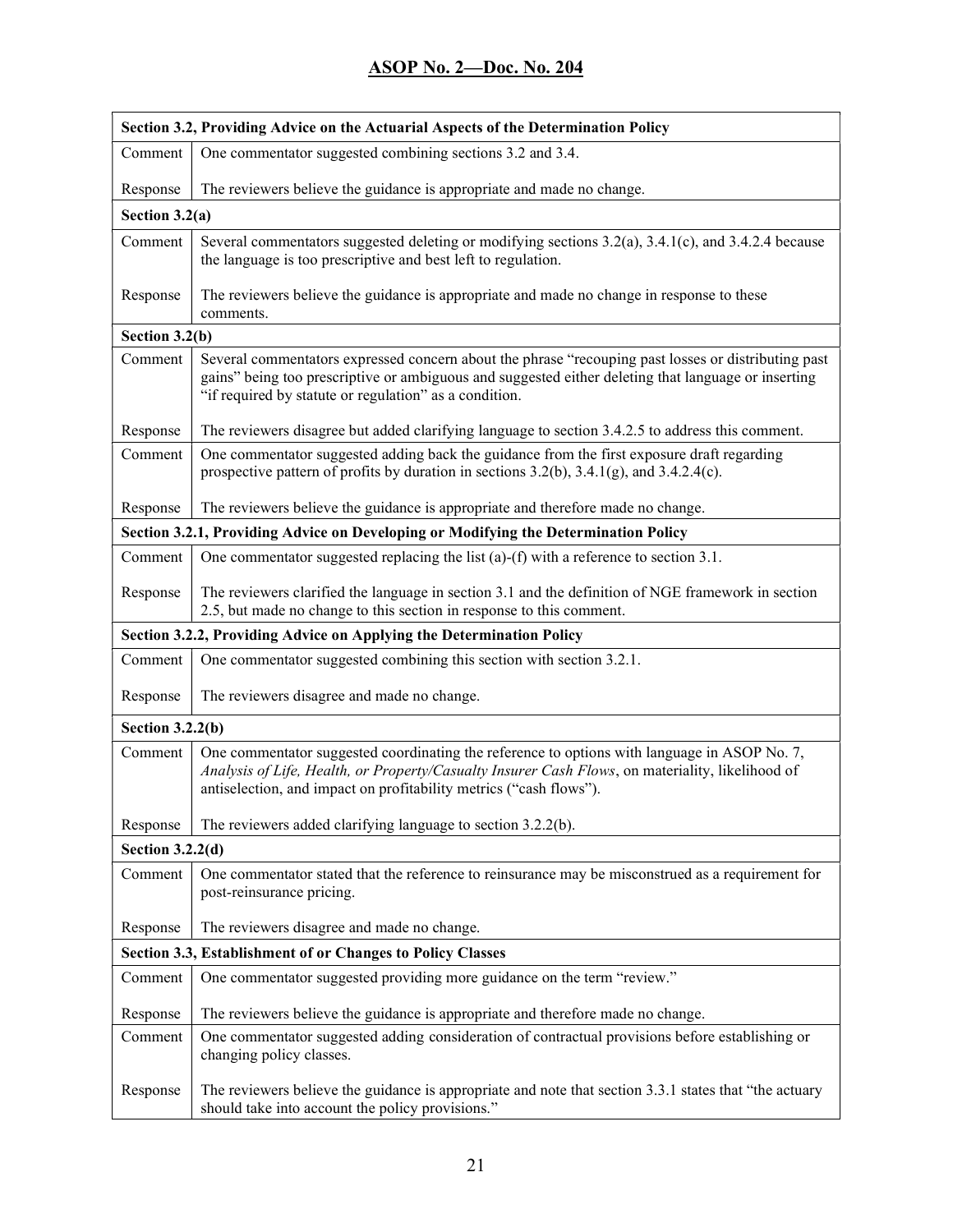| Section 3.3.1, For Future Sales of a New or Existing Product                       |                                                                                                                                                       |
|------------------------------------------------------------------------------------|-------------------------------------------------------------------------------------------------------------------------------------------------------|
| Section $3.3.1(b)$                                                                 |                                                                                                                                                       |
| Comment                                                                            | One commentator disagreed that policies can be assigned to more than one policy class.                                                                |
| Response                                                                           | The reviewers believe the guidance is appropriate and made no change.                                                                                 |
| Section $3.3.1(e)$                                                                 |                                                                                                                                                       |
| Comment                                                                            | One commentator suggested deleting the item that says that the actuary should not expect to redefine<br>policy classes after issue.                   |
| Response                                                                           | The reviewers added clarifying language and examples to section 3.3.1.                                                                                |
| Comment                                                                            | One commentator suggested adding "unless changes in anticipated experiences support changes to<br>policy classes."                                    |
| Response                                                                           | The reviewers made no change in this section but added clarifying language to address redefinition<br>of policy classes after issue in section 3.3.2. |
|                                                                                    | Section 3.3.2, For In-Force Policies                                                                                                                  |
| Comment                                                                            | One commentator stated that this section should recognize that some policies cannot be reassigned if<br>the actuary is limited by contract language.  |
| Response                                                                           | The reviewers believe this is covered in the requirement to follow the guidance in section 3.3.1 and<br>made no change in response to this comment.   |
| Comment                                                                            | One commentator suggested identifying and using a different example.                                                                                  |
| Response                                                                           | The reviewers believe the example is appropriate and made no change.                                                                                  |
|                                                                                    | <b>Section 3.4, Determination Process for NGE Scales</b>                                                                                              |
| Comment                                                                            | One commentator suggested adding "the actuary should consider discussing these differences with<br>management" in the last paragraph of section 3.4.  |
| Response                                                                           | The reviewers added clarifying language to section 3.4.                                                                                               |
| Comment                                                                            | One commentator questioned using the word "relationship" in (b) and (f).                                                                              |
| Response                                                                           | The reviewers clarified the language in sections $3.4(b)$ and (f) in response to this comment.                                                        |
| Comment                                                                            | One commentator suggested combining sections 3.2 and 3.4.                                                                                             |
| Response                                                                           | The reviewers disagree with combining sections 3.2 and 3.4 but clarified the language in section 3.4<br>to reference section 3.2 in its entirety.     |
| Comment                                                                            | One commentator suggested that sections $3.4(f)$ , $3.2.2(c)$ , and $3.2.1(e)$ are inconsistent.                                                      |
| Response                                                                           | The reviewers clarified the language in these sections to improve consistency.                                                                        |
| Section 3.4.1, Determination Process for Future Sales of a New or Existing Product |                                                                                                                                                       |
| Comment                                                                            | Two commentators suggested adding "if applicable" after "following."                                                                                  |
| Response                                                                           | The reviewers disagree and made no change in response to this comment.                                                                                |
| Comment                                                                            | One commentator questioned whether the section works for rates based on the market or based on an<br>index.                                           |
| Response                                                                           | The reviewers added clarifying language to the definition of Nonguaranteed Element (NGE) in<br>section 2.4 in response to this comment.               |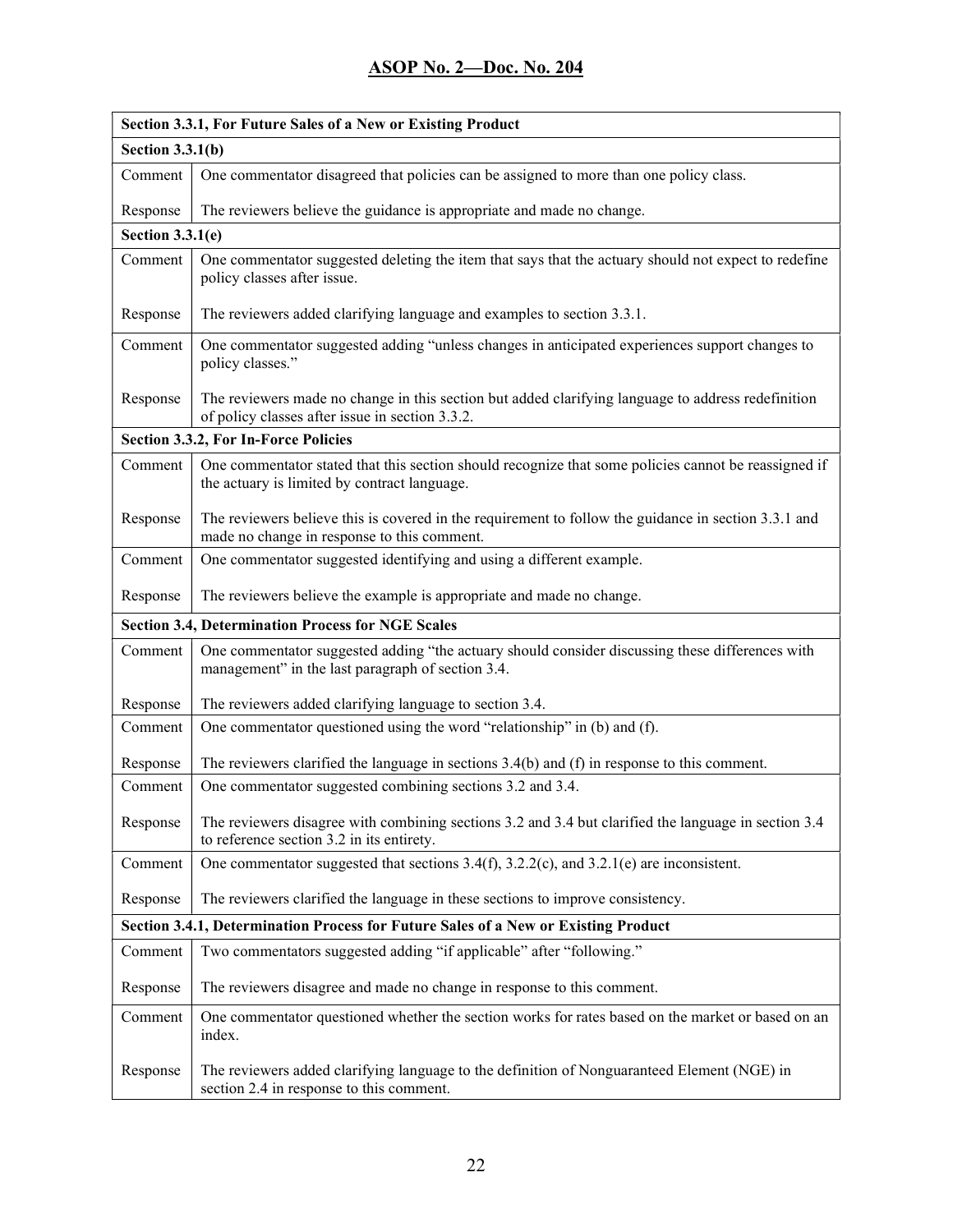| Comment                                                                    | One commentator suggested that there is a bias in this section toward negative NGE changes and<br>toward changes that are made infrequently, such as COI.                                                                             |
|----------------------------------------------------------------------------|---------------------------------------------------------------------------------------------------------------------------------------------------------------------------------------------------------------------------------------|
| Response                                                                   | The reviewers disagree that the language is biased toward negative NGE changes. The reviewers<br>added an example of a change that could be made more frequently.                                                                     |
| Section $3.4.1(d)$                                                         |                                                                                                                                                                                                                                       |
| Comment                                                                    | One commentator suggested (d) was redundant with (f) and suggested deleting (d).                                                                                                                                                      |
| Response                                                                   | The reviewers disagree and made no change.                                                                                                                                                                                            |
| Section $3.4.1(g)$                                                         |                                                                                                                                                                                                                                       |
| Comment                                                                    | One commentator found the reference to section 3.4.2.4, which then refers to section 3.2, circular<br>and confusing and suggested deleting (g).                                                                                       |
| Response                                                                   | The reviewers deleted the reference to section 3.4.2.4 and clarified the language in response to this<br>comment.                                                                                                                     |
|                                                                            | <b>Section 3.4.2, Determination Process for In-Force Policies</b>                                                                                                                                                                     |
| Comment                                                                    | One commentator said that it is unclear whether the anticipated experience factors being referenced<br>are those that were identified in the past, those that are currently experienced, or those that are<br>expected in the future. |
| Response                                                                   | The reviewers believe the language of this section, as well as the definition of anticipated experience<br>factor in section 2.1, is clear and made no change.                                                                        |
| <b>Section 3.4.2.1, Reviewing Prior Determinations</b>                     |                                                                                                                                                                                                                                       |
| Comment                                                                    | One commentator suggested adding "may" in the second sentence of the first paragraph.                                                                                                                                                 |
| Response                                                                   | The reviewers agree and made the change.                                                                                                                                                                                              |
|                                                                            | <b>Section 3.4.2.2, Analyzing Experience</b>                                                                                                                                                                                          |
| Comment                                                                    | One commentator said that this section could be interpreted as saying that favorable past experience<br>must be reflected in future anticipated experience factors and asked for clarification.                                       |
| Response                                                                   | The reviewers disagree and made no change.                                                                                                                                                                                            |
| Comment                                                                    | One commentator noted that experience can come from a variety of sources.                                                                                                                                                             |
| Response                                                                   | The reviewers added item (b) to the list of examples in section 3.1 in response to this comment.                                                                                                                                      |
| Comment                                                                    | One commentator said this section should not be limited to the determination of in-force policies.                                                                                                                                    |
| Response                                                                   | The reviewers note section $3.4.1(a)$ addresses consideration of how experience factors were<br>developed for future sales of a new or existing product and therefore made no change in response to<br>this comment.                  |
| Section 3.4.2.3, Considering Whether to Recommend a Revision to NGE Scales |                                                                                                                                                                                                                                       |
| Section 3.4.2.3(e)                                                         |                                                                                                                                                                                                                                       |
| Comment                                                                    | One commentator suggested replacing "at issue" and "in force" with "determination" and<br>"redetermination," respectively.                                                                                                            |
| Response                                                                   | The reviewers disagreed with the suggestion but clarified the use of the term "determination" in<br>section 1.2 in response to this comment.                                                                                          |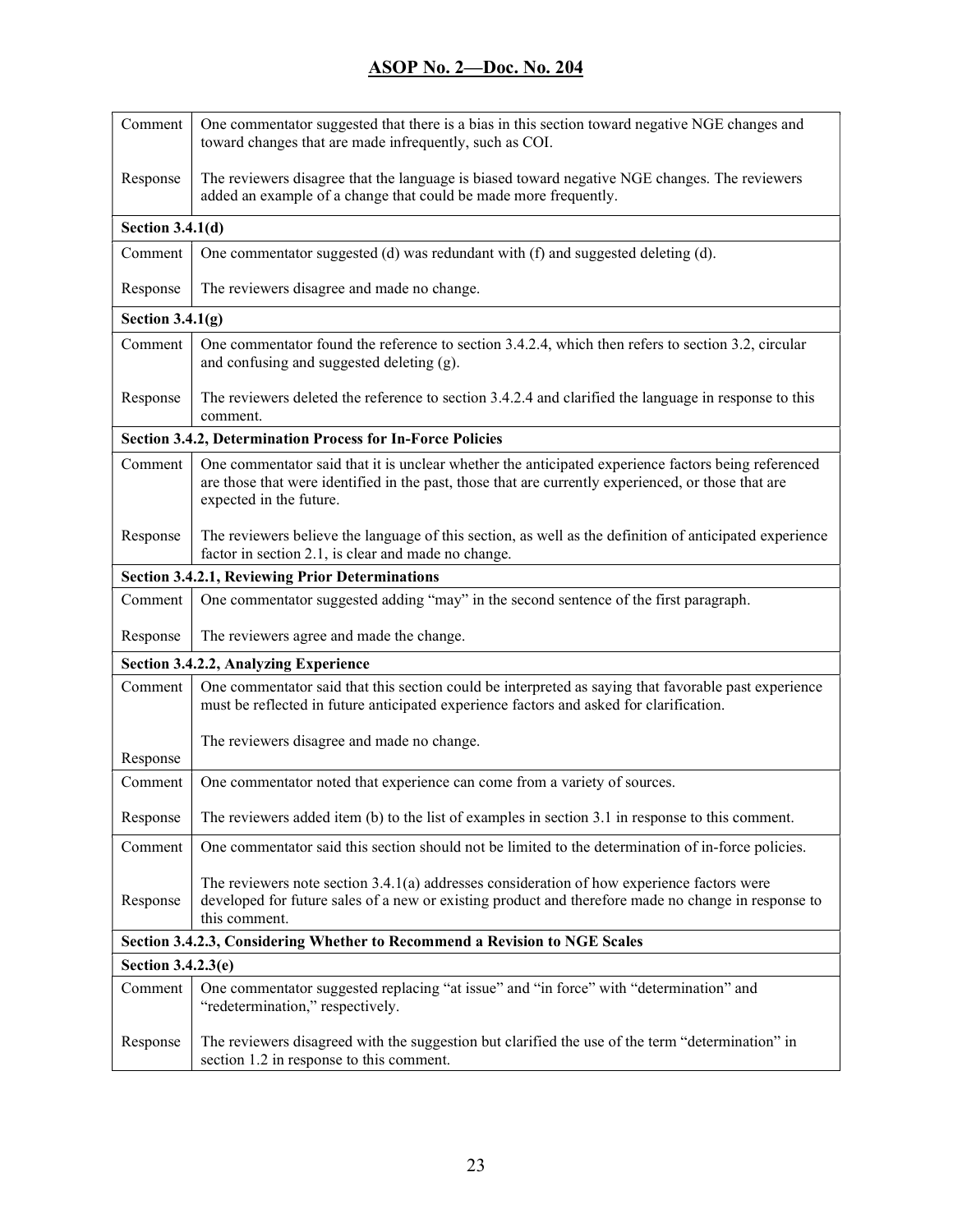| Section 3.4.2.3(j)                                                                                                                            |                                                                                                                                                                                                                                  |
|-----------------------------------------------------------------------------------------------------------------------------------------------|----------------------------------------------------------------------------------------------------------------------------------------------------------------------------------------------------------------------------------|
| Comment                                                                                                                                       | One commentator suggested replacing "policyholder" with "policyholder behavior."                                                                                                                                                 |
| Response                                                                                                                                      | The reviewers clarified the language.                                                                                                                                                                                            |
|                                                                                                                                               | Section 3.4.2.4, Determining the Revised NGE Scales                                                                                                                                                                              |
| Comment                                                                                                                                       | One commentator questioned whether the reference to section 3.2 in this section conflicts with the<br>reference to section 3.2 in the last paragraph of section 3.4.                                                             |
| Response                                                                                                                                      | The reviewers clarified the language in the last paragraph of section 3.4.                                                                                                                                                       |
| Comment                                                                                                                                       | One commentator suggested replacing "appropriate level of analysis" with language more similar to<br>3.4.2.3(g).                                                                                                                 |
| Response                                                                                                                                      | The reviewers believe the guidance is appropriate and made no change.                                                                                                                                                            |
| Comment                                                                                                                                       | One commentator suggested combining sections 3.4.2.4 and 3.4.2.3.                                                                                                                                                                |
| Response                                                                                                                                      | The reviewers believe the guidance is appropriate and made no change.                                                                                                                                                            |
| Section 3.4.2.4(a)                                                                                                                            |                                                                                                                                                                                                                                  |
| Comment                                                                                                                                       | Two commentators suggested deleting section $3.4.2.4(a)$ because "the reference to 'under the terms<br>of the policy and applicable law' makes this a legal question, not an actuarial one."                                     |
| Response                                                                                                                                      | The reviewers clarified the language.                                                                                                                                                                                            |
| Section 3.4.2.4(c)                                                                                                                            |                                                                                                                                                                                                                                  |
| Comment                                                                                                                                       | Two commentators suggested deleting the "prospective pattern of profits by duration" from the<br>example because it was too prescriptive.                                                                                        |
| Response                                                                                                                                      | The reviewers clarified the language.                                                                                                                                                                                            |
| Comment                                                                                                                                       | One commentator suggested deleting the entire example because this method may not be required by<br>regulation.                                                                                                                  |
| Response                                                                                                                                      | The reviewers kept the example but clarified the language.                                                                                                                                                                       |
|                                                                                                                                               | <b>Section 3.4.2.5, Additional Considerations</b>                                                                                                                                                                                |
| Comment                                                                                                                                       | One commentator suggested adding an example.                                                                                                                                                                                     |
| Response                                                                                                                                      | The reviewers added an example.                                                                                                                                                                                                  |
|                                                                                                                                               | Section 3.5, NGEs Used in Illustrations Not Subject to ASOP No. 24                                                                                                                                                               |
| Comment                                                                                                                                       | One commentator suggested deleting this section, the related disclosure in section $4.1(q)$ , and<br>language related to ASOP No. 24, Compliance with the NAIC Life Insurance Illustrations Model<br>Regulation, in section 1.2. |
| Response                                                                                                                                      | The reviewers disagree but clarified language related to illustrations not subject to ASOP No. 24.                                                                                                                               |
| Section 3.6, Providing Regulatory Opinions and Disclosures (now Providing Opinions and Disclosures to<br><b>Meet Regulatory Requirements)</b> |                                                                                                                                                                                                                                  |
| Comment                                                                                                                                       | One commentator suggested clarifying the meaning of "regulatory opinion."                                                                                                                                                        |
| Response                                                                                                                                      | The reviewers clarified the language.                                                                                                                                                                                            |